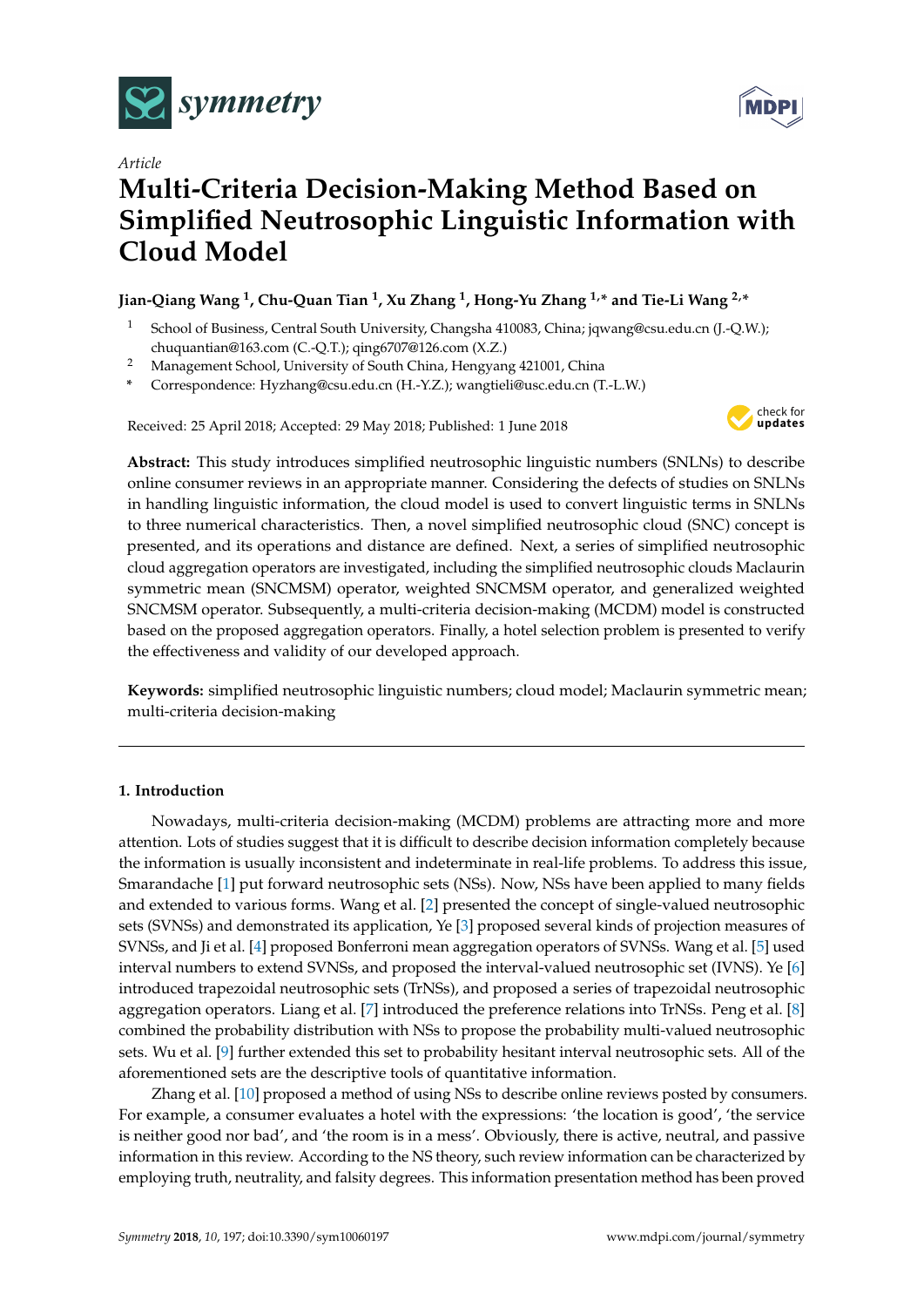to be feasible [\[11\]](#page-20-10). However, in practical online reviews, the consumer usually gives a comprehensive evaluation before posting the text reviews. NSs can describe the text reviews, but they cannot represent the comprehensive evaluation. To deal with this issue, many scholars have studied the combination of NSs and linguistic term sets [\[12,](#page-20-11)[13\]](#page-20-12). The semantic of linguistic term set provides precedence on a qualitative level, and such precedence is more sensitive for decision-makers than a common ranking due to the expression of absolute benchmarks [\[14](#page-20-13)[–16\]](#page-21-0). Based on the concepts of NSs and linguistic term sets, Ye [\[17\]](#page-21-1) proposed interval neutrosophic linguistic sets (INLSs) and interval neutrosophic linguistic numbers (INLNs). Then, many interval neutrosophic linguistic MCDM approaches were developed [\[18,](#page-21-2)[19\]](#page-21-3). Subsequently, Tian et al. [\[20\]](#page-21-4) introduced the concepts of simplified neutrosophic linguistic sets (SNLSs) and simplified neutrosophic linguistic numbers (SNLNs). Wang et al. [\[21\]](#page-21-5) proposed a series of simplified neutrosophic linguistic Maclaurin symmetric mean aggregation operators and developed a MCDM method. The existed studies on SNLNs simply used the linguistic functions to deal with linguistic variables in SNLNs. This strategy is simple, but it cannot effectively deal with qualitative information because it ignores the randomness of linguistic variables.

The cloud model is originally proposed by Li [\[22\]](#page-21-6) in the light of probability theory and fuzzy set theory. It characterizes the randomness and fuzziness of a qualitative concept rely on three numerical characters and makes the conversion between qualitative concepts and quantitative values becomes effective. Since the introduction of the cloud model, many scholars have conducted lots of studies and applied it to various fields [\[23–](#page-21-7)[25\]](#page-21-8), such as hotel selection [\[26\]](#page-21-9), data detection [\[27\]](#page-21-10), and online recommendation algorithms [\[28\]](#page-21-11). Currently, the cloud model is considered as the best way to handle linguistic information and it is used to handle multiple qualitative decision-making problems [\[29](#page-21-12)[–31\]](#page-21-13), such as linguistic intuitionistic problems [\[32\]](#page-21-14) and Z-numbers problems [\[33\]](#page-21-15). Considering the effectiveness of the cloud model in handling qualitative information, we utilize the cloud model to deal with linguistic terms in SNLNs. In this way, we propose a new concept by combining SNLNs and cloud model to solve real-life problems.

The aggregation operator is one of the most important tool of MCDM method [\[34–](#page-21-16)[37\]](#page-21-17). Maclaurin symmetric mean (MSM) operator, defined by Maclaurin [\[38\]](#page-21-18), possess the prominent advantage of summarizing the interrelations among input variables lying between the maximum value and minimum value. The MSM operator can not only take relationships among criteria into account, but it can also improve the flexibility of aggregation operators in application by adding parameters. Since the MSM operator was proposed, it has been expanded to various fuzzy sets [\[39–](#page-21-19)[43\]](#page-22-0). For example, Liu and Zhang [\[44\]](#page-22-1) proposed many MSM operators to deal with single-valued trapezoidal neutrosophic information, Ju et al. [\[45\]](#page-22-2) proposed a series of intuitionistic linguistic MSM aggregation operators, and Yu et al. [\[46\]](#page-22-3) proposed the hesitant fuzzy linguistic weighted MSM operator.

From the above analysis, the motivation of this paper is presented as follows:

- 1. The cloud model is a reliable tool for dealing with linguistic information, and it has been successfully applied to handle multifarious linguistic problems, such as probabilistic linguistic decision-making problems. The existing studies have already proved the effectiveness and feasibility of using the cloud model to process linguistic information. In view of this, this paper introduces the cloud model to process linguistic evaluation information involved in SNLNs.
- 2. As an efficient and applicable aggregation operator, MSM not only takes into account the correlation among criteria, but also adjusts the scope of the operator through the transformation of parameters. Therefore, this paper aims to accommodate the MSM operator to simplified neutrosophic linguistic information environments.

The remainder of this paper is organized as follows. Some basic definitions are introduced in Section [2.](#page-2-0) In Section [3,](#page-3-0) we propose a new concept of SNCs and the corresponding operations and distance. In Section [4,](#page-7-0) we propose some simplified neutrosophic cloud aggregation operators. In Section [5,](#page-13-0) we put forward a MCDM approach in line with the proposed operators. Then, in Section [6,](#page-14-0)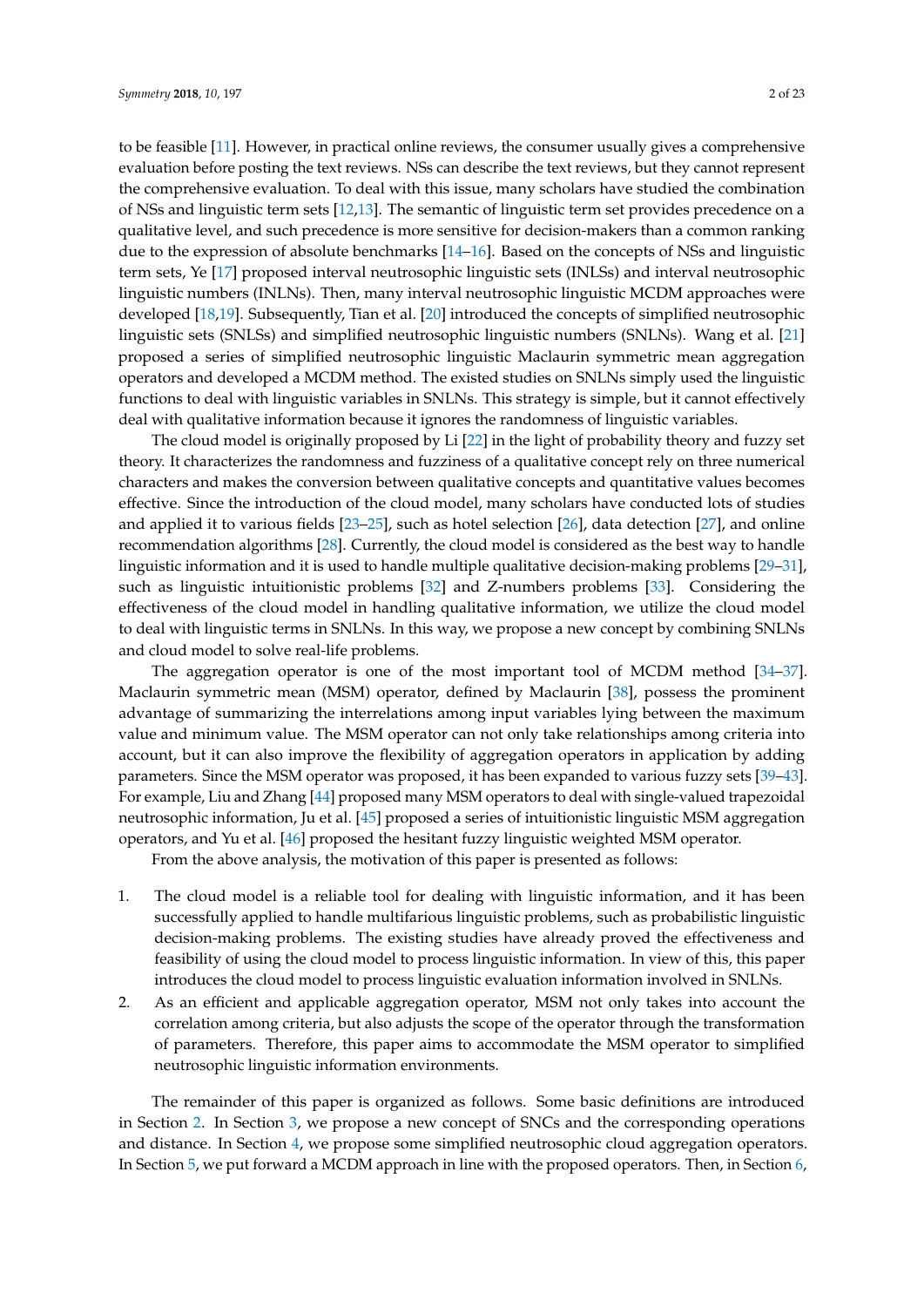we provide a practical example concerning hotel selection to verify the validity of the developed method. In Section [7,](#page-19-0) a conclusion is presented.

# <span id="page-2-0"></span>**2. Preliminaries**

This section briefly reviews some basic concepts, including linguistic term sets, linguistic scale function, NSs, SNSs, and cloud model, which will be employed in the subsequent analyses.

*2.1. Linguistic Term Sets and Linguistic Scale Function*

**Definition 1** ([\[47\]](#page-22-4)). Let  $H = \{h_\tau | \tau = 1, 2, \cdots, 2t + 1, t \in \mathbb{N}^*\}$  be a finite and totally ordered discrete term *set, where N*<sup>∗</sup> *is a set of positive integers, and h<sup>τ</sup> is interpreted as the representation of a linguistic variable. Then, the following properties should be satisfied:*

- *(1) The linguistic term set is ordered:*  $h_\tau < h_\nu$  *if and only if*  $\tau < \nu$ *, where*  $(h_\tau, h_\nu \in H)$ ;
- *(2) If a negation operator exists, then*  $neg(h_{\tau}) = h_{(2t+1-\tau)}(\tau, v = 1, 2, \cdots, 2t + 1)$ *.*

**Definition 2 ([\[48\]](#page-22-5)).** Let  $h_\tau \in H$  be a linguistic term. If  $\theta_\tau \in [0,1]$  is a numerical value, then the linguistic *scale function f that conducts the mapping from*  $h_{\tau}$  *to*  $\theta_{\tau}$  ( $\tau = 1, 2, \cdots, 2t + 1$ ) *can be defined as* 

$$
f: \mathbf{s}_{\tau} \to \theta_{\tau} \; (\tau = 1, 2, \cdots, 2t + 1), \tag{1}
$$

*where*  $0 \le \theta_1 < \theta_2 < \cdots < \theta_{2t+1} \le 1$ .

Based on the existed studies, three types of linguistic scale functions are described as

$$
f_1(h_x) = \theta_x = \frac{x}{2t}, \quad (x = 1, 2, \cdots, 2t + 1), \quad \theta_x \in [0, 1];
$$
 (2)

$$
f_2(h_y) = \theta_y = \begin{cases} \frac{\alpha^t - \alpha^{t-y}}{2\alpha^t - 2}, & (y = 1, 2, \dots, t+1), \\ \frac{\alpha^t + \alpha^{y-t} - 2}{2\alpha^t - 2}, & (y = t+2, t+3, \dots, 2t+1); \end{cases}
$$
(3)

$$
f_3(h_z) = \theta_z = \begin{cases} \frac{t^{\beta} - (t-z)^{\beta}}{2t^{\beta}}, & (z = 1, \dots, t+1), \\ \frac{t^{\gamma} + (z-t)^{\gamma}}{2t^{\gamma}}, & (z = t+2, \dots, 2t+1). \end{cases}
$$
(4)

*2.2. SNSs and SNLSs*

**Definition 3 ([\[1\]](#page-20-0)).** *Let X be a space of points (objects), and x be a generic element in X. A NS A in X is characterized by a truth-membership function*  $T_A(x)$ *, a indeterminacy-membership function*  $I_A(x)$ *, and a* falsity-membership function  $F_A(x)$ .  $T_A(x)$ ,  $I_A(x)$ , and  $F_A(x)$  are real standard or nonstandard subsets  $]0^-,1^+[$ . *That is,*  $T_A(x): x → ]0^-, 1^+[, I_A(x): x → ]0^-, 1^+[,$  and  $F_A(x): x → ]0^-, 1^+[$ . There is no restriction on *the sum of*  $T_A(x)$ ,  $I_A(x)$ , and  $F_A(x)$ , so 0<sup>−</sup> ≤ sup $T_A(x)$  + sup $I_A(x)$  + sup $F_A(x)$  ≤ 3<sup>+</sup>.

In fact, NSs are very difficult for application without specification. Given this, Ye [\[34\]](#page-21-16) introduced SNSs by reducing the non-standard intervals of NSs into a kind of standard intervals.

**Definition 4 ([\[17\]](#page-21-1)).** *Let X be a space of points with a generic element x. Then, an SNS* B in X can be defined as  $B = \{(x, T_B(x), I_B(x), F_B(x)) | x \in X\}$ , where  $T_B(x) : X \to [0,1]$ ,  $I_B(x): X \to [0,1]$ , and  $F_B(x): X \to [0,1]$ . In addition, the sum of  $T_B(x)$ ,  $I_B(x)$ , and  $F_B(x)$  satisfies  $0 \leq T_B(x) + I_B(x) + F_B(x) \leq 3$ . For simplicity, B can be denoted as  $B = \langle T_B(x), I_B(x), F_B(x) \rangle$ , which is a *subclass of NSs.*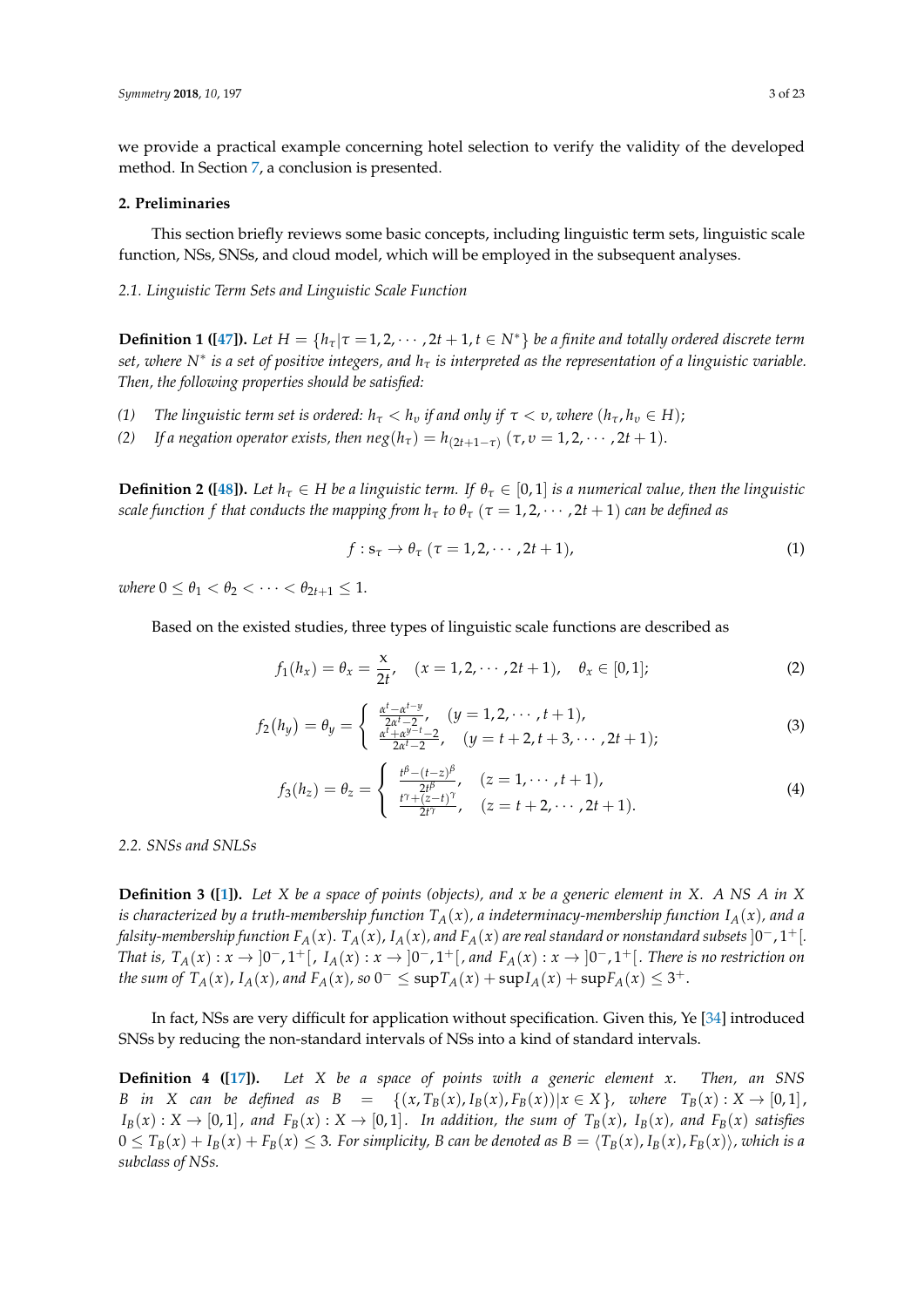**Definition 5 ([\[20\]](#page-21-4)).** *Let X be a space of points with a generic element x, and*  $H = \{h_{\tau} | \tau = 1, 2, \cdots, 2t + 1, t \in N^*\}$  *be a linguistic term set. Then an SNLS C in X is defined as*  $C = \{ \langle x, h_C(x), (T_C(x), I_C(x), F_C(x)) \rangle | x \in X \},$  where  $h_C(x) \in H, T_C(x) \in [0,1], I_C(x) \in [0,1],$  $F_C(x) \in [0,1]$  and  $0 \leq T_C(x) + I_C(x) + F_C(x) \leq 3$  for any  $x \in X$ . In addition,  $T_C(x)$ ,  $I_C(x)$ , *and FC*(*x*) *represent the degree of truth-membership, indeterminacy-membership, and falsity-membership of the element x in X to the linguistic term hC*(*x*)*, respectively. For simplicity, a SNLN is expressed as*  $\langle h_C(x), (T_C(x), I_C(x), F_C(x)) \rangle$ .

## *2.3. The Cloud Model*

**Definition 6 ([\[22\]](#page-21-6)).** Let U be a universe of discourse and T be a qualitative concept in U.  $x \in U$  is a random  $i$ nstantiation of the concept  $T$ , and  $x$  satisfies  $x\sim N\big(Ex,(En^*)^2\big)$ , where  $En^*\sim N(En, He^2)$ , and the degree *of certainty that x belongs to the concept T is defined as*

$$
\mu = e^{-\frac{(x - Ex)^2}{2(En^*)^2}},
$$

*then the distribution of x in the universe U is called a normal cloud, and the cloud C is presented as*  $C = (Ex, En, He).$ 

**Definition 7 ([\[33\]](#page-21-15)).** *Let M*(*Ex*1, *En*1, *He*1) *and N*(*Ex*2, *En*2, *He*2) *be two clouds, then the operations between them are defined as*

(1) 
$$
M+N = \left(Ex_1 + Ex_2, \sqrt{En_1^2 + En_2^2}, \sqrt{He_1^2 + He_2^2}\right);
$$

(2) 
$$
M - N = \left( Ex_1 - Ex_2, \sqrt{En_1^2 + En_2^2}, \sqrt{He_1^2 + He_2^2} \right);
$$

(3) 
$$
M \times N = \left( Ex_1 Ex_2, \sqrt{(En_1 Ex_2)^2 + (En_2 Ex_1)^2}, \sqrt{(He_1 Ex_2)^2 + (He_2 Ex_1)^2} \right);
$$

(4) 
$$
\lambda M = (\lambda E x_1, \sqrt{\lambda} E n_1, \sqrt{\lambda} H e_1)
$$
; and

$$
(5) \quad M^{\lambda} = \left( Ex_1{}^{\lambda}, \sqrt{\lambda} Ex_1{}^{\lambda-1} En_1, \sqrt{\lambda} Ex_1{}^{\lambda-1} He_1 \right)
$$

# <span id="page-3-1"></span>*2.4. Transformation Approach of Clouds*

**Definition 8 ([\[33\]](#page-21-15)).** Let  $H_i$  be a linguistic term in  $H = \{H_i | i = 1, 2, ..., 2t + 1\}$ , and  $f$  be a linguistic scale *function. Then, the procedures for converting linguistic variables to clouds are presented below.*

.

- *(1) Calculate*  $\theta_i$ : Map  $H_i$  to  $\theta_i$  employing Equation (2) or (3) or (4).
- *(2) Calculate*  $Ex_i$ :  $Ex_i = X_{\min} + \theta_i(X_{\max} X_{\min}).$

*(3) Calculate*  $En_i$ : Let  $(x, y)$  be a cloud droplet. Since  $x \sim N(Ex_i, En_i'^2)$ , we have  $3En'_i = \max\{X_{\max} - Ex_i, Ex_i - X_{\min}\}\$ in the light of 3*σ* principle of the normal distribution curve. *Then,*  $En'_i =$  $\begin{cases} \frac{(1-\theta_i)(X_{\text{max}}-X_{\text{min}})}{3} & 1 \leq i \leq t+1 \end{cases}$  $\frac{\theta_i(X_{\max} - X_{\min})}{3}$   $1 \le i \le t + 1$  *. Thus En<sub>i</sub>* =  $\frac{En'_{i-1} + En'_i + En'_{i+1}}{3}$ ,  $(1 < i < 2t + 1)$ ,  $\frac{\theta_i(X_{\max} - X_{\min})}{3}$   $t + 2 \le i \le 2t + 1$  $En_i = \frac{En'_i + En'_i}{2}$ ,  $(i = 1)$  and  $En_i = \frac{En'_{i-1} + En'_i}{2}$ ,  $(i = 2t + 1)$  can be obtained. *(4) Calculate He*<sub>*i*</sub>: *He*<sub>*i*</sub> =  $\frac{(En'^{+} - En_{i})}{3}$  $\frac{-E n_i}{3}$ , where  $E n'^{+} = \max \{ E n'_i \}.$ 

$$
\mathcal{L}^{\mathcal{L}}(\mathcal{L}^{\mathcal{L}}(\mathcal{L}^{\mathcal{L}}(\mathcal{L}^{\mathcal{L}}(\mathcal{L}^{\mathcal{L}}(\mathcal{L}^{\mathcal{L}}(\mathcal{L}^{\mathcal{L}}(\mathcal{L}^{\mathcal{L}}(\mathcal{L}^{\mathcal{L}}(\mathcal{L}^{\mathcal{L}}(\mathcal{L}^{\mathcal{L}}(\mathcal{L}^{\mathcal{L}}(\mathcal{L}^{\mathcal{L}}(\mathcal{L}^{\mathcal{L}}(\mathcal{L}^{\mathcal{L}}(\mathcal{L}^{\mathcal{L}}(\mathcal{L}^{\mathcal{L}}(\mathcal{L}^{\mathcal{L}}(\mathcal{L}^{\mathcal{L}}(\mathcal{L}^{\mathcal{L}}(\mathcal{L}^{\mathcal{L}}(\mathcal{L}^{\mathcal{L}}(\mathcal{L}^{\mathcal{L}}(\mathcal{L}^{\mathcal{L}}(\mathcal{L}^{\mathcal{L}}(\mathcal{L}^{\mathcal{L}}(\mathcal{L}^{\mathcal{L}}(\mathcal{L}^{\mathcal{L}}(\mathcal{L}^{\mathcal{L}}(\mathcal{L}^{\mathcal{L}}(\mathcal{L}^{\mathcal{L}}(\mathcal{L}^{\mathcal{L}}(\mathcal{L}^{\mathcal{L}}(\mathcal{L}^{\mathcal{L}}(\mathcal{L}^{\mathcal{L}}(\mathcal{L}^{\mathcal{L}}(\mathcal{L}^{\mathcal{L}}(\mathcal{L}^{\mathcal{L}}(\mathcal{L}^{\mathcal{L}}(\mathcal{L}^{\mathcal{L}}(\mathcal{L}^{\mathcal{L}}(\mathcal{L}^{\mathcal{L}}(\mathcal{L}^{\mathcal{L}}(\mathcal{L}^{\mathcal{L}}(\mathcal{L}^{\mathcal{L}}(\mathcal{L}^{\mathcal{L}}(\mathcal{L}^{\mathcal{L}}(\mathcal{L}^{\mathcal{L}}(\mathcal{L}^{\mathcal{L}}(\mathcal{L}^{\mathcal{L}}(\mathcal{L}^{\mathcal{L}}(\mathcal{L}^{\mathcal{L}}(\mathcal{L}^{\mathcal{L}}(\mathcal{L}^{\mathcal{L}}(\mathcal{L}^{\mathcal{L}}(\mathcal{L}^{\mathcal{L}}(\mathcal{L}^{\mathcal{L}}(\mathcal{L}^{\mathcal{L}}(\mathcal{L}
$$

# <span id="page-3-0"></span>**3. Simplified Neutrosophic Clouds and the Related Concepts**

Based on SNLNs and the cloud transformation method, a novel concept of SNCs is proposed. Motivated by the existing studies, we provide the operations and comparison method for SNCs and investigate the distance measurement of SNCs.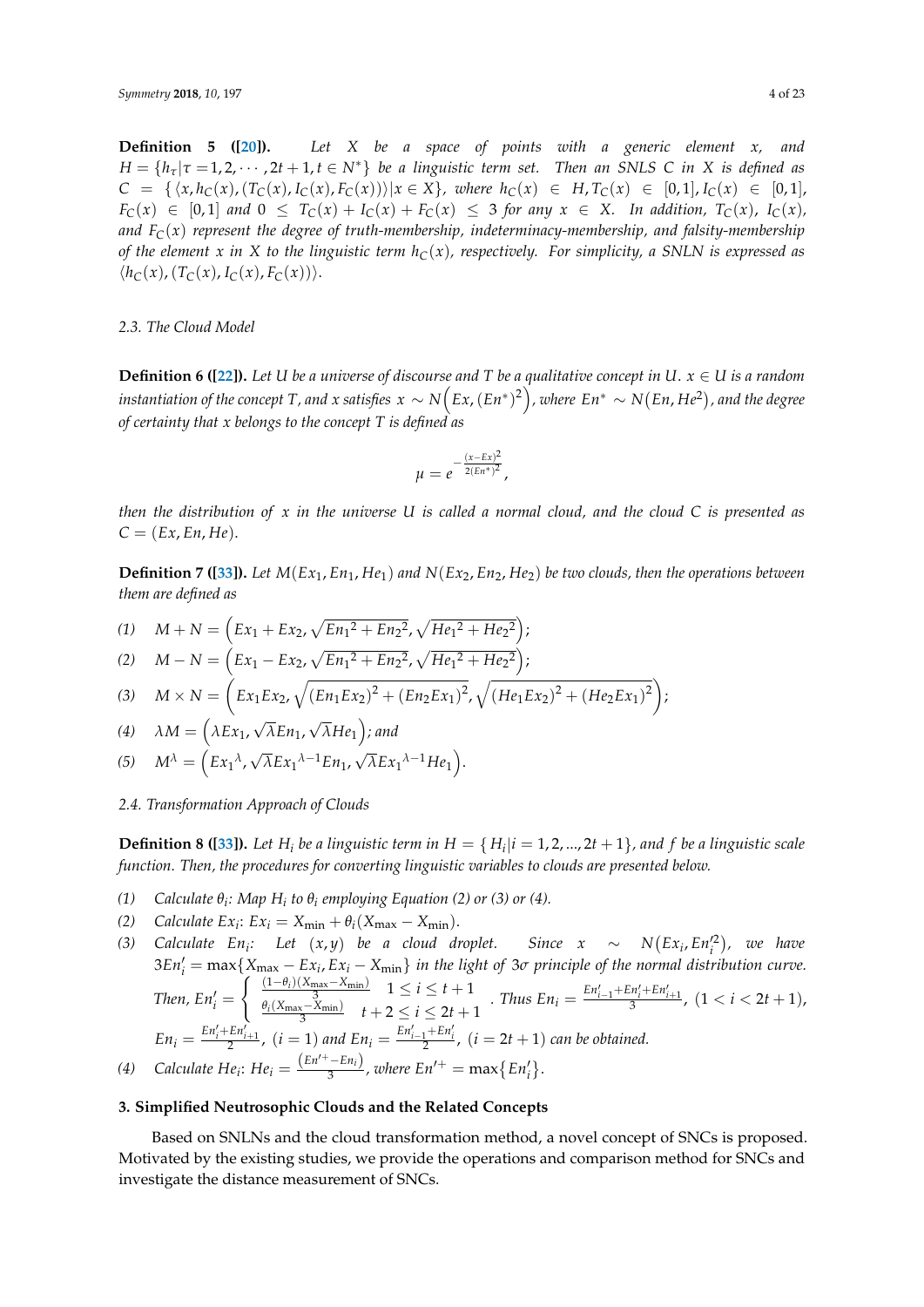## *3.1. SNCs and Their Operational Rules*

**Definition 9.** Let *X* be a space of points with a generic element  $x$ ,  $H = \{h_\tau | \tau = 1, 2, \dots, 2t + 1, t \in N^*\}$  be *a linguistic term set, and*  $\langle h_C(x), (T_C(x), I_C(x), F_C(x)) \rangle$  *be a SNLN. In accordance with the cloud conversion method described in Section [2.4,](#page-3-1) the linguistic term*  $h_C(x) \in H$  *can be converted into the cloud*  $\langle Ex, En, He \rangle$ *. Then, a simplified neutrosophic cloud (SNC) is defined as*

$$
Y = (\langle Ex, En, He \rangle, \langle T, I, F \rangle)
$$

**Definition 10.** Let  $a = \langle (Ex_1, En_1, He_1), (T_1, I_1, F_1) \rangle$  and  $b = \langle (Ex_2, En_2, He_2), (T_2, I_2, F_2) \rangle$  be two SNCs, *then the operations of SNC are defined as*

$$
a \oplus b = \left( \left\langle Ex_1 + Ex_2, \sqrt{En_1^2 + En_2^2}, \sqrt{He_1^2 + He_2^2} \right\rangle, \left\langle \frac{T_1(Ex_1 + En_1^2 + He_1^2) + T_2(Ex_2 + En_2^2 + He_2^2)}{Ex_1 + Ex_2 + En_1^2 + He_1^2 + He_2^2 + He_2^2} \right\rangle, \n\frac{I_1(Ex_1 + En_1^2 + He_1^2) + I_2(Ex_2 + En_2^2 + He_2^2)}{Ex_1 + Ex_2 + En_1^2 + He_1^2 + He_2^2 + He_2^2} \right\rangle, \frac{F_1(Ex_1 + En_1^2 + He_1^2) + F_2(Ex_2 + En_2^2 + He_2^2 + He_2^2)}{Ex_1 + Ex_2 + En_1^2 + He_1^2 + He_1^2 + He_2^2 + He_2^2} \right\rangle
$$

*(2) a* ⊗ *b* = ( $\langle Ex_1 Ex_2, En_1 En_2, He_1He_2 \rangle$ ,  $\langle \langle T_1 T_2, I_1 + I_2 - I_1 I_2, F_1 + F_2 - F_1 F_2 \rangle$ ); √

(3) 
$$
\lambda a = (\langle \lambda Ex_1, \sqrt{\lambda} En_1, \sqrt{\lambda} He_1 \rangle, \langle T_1, I_1, F_1 \rangle)
$$
; and

 $\left(4\right)$   $a^{\lambda} = \left(\left\langle Ex_1{}^{\lambda}, En_1{}^{\lambda}, He_1{}^{\lambda}\right\rangle, \left\langle T_1{}^{\lambda}, 1-(1-I_1)^{\lambda}, 1-(1-F_1)^{\lambda}\right\rangle\right).$ 

**Theorem 1.** *Let*  $a = \langle (Ex_1, En_1, He_1), (T_1, I_1, F_1) \rangle$ ,  $b = \langle (Ex_2, En_2, He_2), (T_2, I_2, F_2) \rangle$  and  $c = \langle (Ex_3, Ex_3, He_3), (T_3, I_3, F_3) \rangle$  *be three SNCs. Then, the following properties should be satisfied* 

- $(1)$   $a + b = b + a;$
- (2)  $(a + b) + c = a + (b + c);$
- (3)  $\lambda a + \lambda b = \lambda (a + b)$ ;
- *(4)*  $λ_1a + λ_2a = (λ_1 + λ_2)a;$
- (5)  $a \times b = b \times a$ ;
- (6)  $(a \times b) \times c = a \times (b \times c);$

$$
(7) \quad a^{\lambda_1} \times a^{\lambda_2} = a^{\lambda_1 + \lambda_2};
$$

(8)  $(a \times b)^{\lambda} = a^{\lambda} \times b^{\lambda}$ .

*3.2. Distance for SNCs*

**Definition 11.** Let  $a = \langle (Ex_1, En_1, He_1), (T_1, I_1, F_1) \rangle$  and  $b = \langle (Ex_2, En_2, He_2), (T_2, I_2, F_2) \rangle$  be two SNCs, *then the generalized distance between a and b is defined as*

$$
d(a,b) = |(1 - \beta_1)Ex_1 - (1 - \beta_2)Ex_2| + \left(\frac{1}{3} \left(|(1 - \beta_1)Ex_1T_1 - (1 - \beta_2)Ex_2T_2|^{\lambda} + |(1 - \beta_1)Ex_1(1 - I_1) - (1 - \beta_2)Ex_2(1 - I_2)|^{\lambda} + |(1 - \beta_1)Ex_1(1 - I_1) - (1 - \beta_2)Ex_2(1 - I_2)|^{\lambda}\right)\right)^{\frac{1}{\lambda}},
$$
\n(5)

*where*  $\beta_1 =$ √  $\frac{\sqrt{E_n^2 + He_1^2}}{2}$  $\frac{\sqrt{E n_1^2 + E}}{E n_1^2 + He_1^2 + \sqrt{E n_1^2 + E n_2^2}}$  $\frac{e^{i\theta_1}}{E n_2^2 + H e_2^2}$  and  $\beta_2 =$ √  $\frac{\sqrt{E_1^2 + H_2^2}}{\sqrt{H_1^2 + H_2^2}}$  $\frac{\sqrt{E_1^2 + E_2^2 + E_3^2}}{E_1^2 + He_1^2 + \sqrt{E_1^2 + E_2^2}}$  $\frac{I_{1}I_{2}}{En_{2}^{2} + He_{2}^{2}}$ . When  $\lambda = 1$  and 2, the generalized *distance above becomes the Hamming distance and the Euclidean distance, respectively.*

**Theorem 2.** *Let*  $a = \langle (Ex_1, En_1, He_1), (T_1, I_1, F_1) \rangle$ ,  $b = \langle (Ex_2, En_2, He_2), (T_2, I_2, F_2) \rangle$ , and  $c = \langle (Ex_3, En_3, He_3), (T_3, I_3, F_3) \rangle$  *be three SNCs. Then, the distance given in Definition 11 satisfies the following properties:*

 $d(a, b) \geq 0;$ 

 $d(a, b) = d(b, a)$ ; and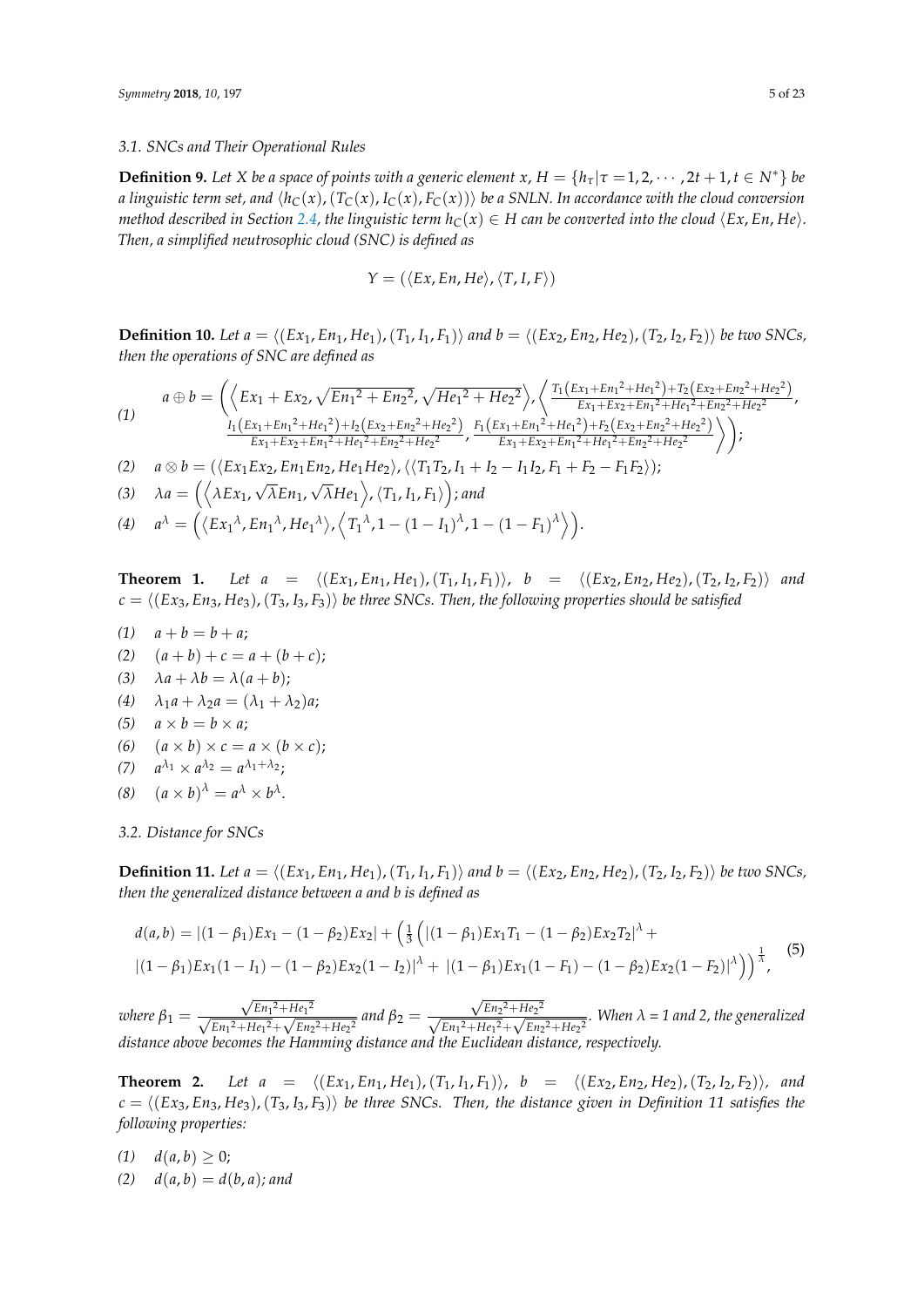*(3) If Ex*<sup>1</sup> ≤ *Ex*<sup>2</sup> ≤ *Ex*3, *En*<sup>1</sup> ≥ *En*<sup>2</sup> ≥ *En*3, *He*<sup>1</sup> ≥ *He*<sup>2</sup> ≥ *He*3, *T*<sup>1</sup> ≤ *T*<sup>2</sup> ≤ *T*3, *I*<sup>1</sup> ≥ *I*<sup>2</sup> ≥ *I*3, *and F*<sub>1</sub>  $\geq$  *F*<sub>2</sub>  $\geq$  *F*<sub>3</sub>*,* then  $d(a, b) \leq d(a, c)$ *, and*  $d(b, c) \leq d(a, c)$ *.* 

**Proof.** It is easy to prove that (1) and (2) in Theorem 2 are true. The proof of (3) in Theorem 2 is depicted in the following. √ √

Let 
$$
\beta_{(a,b)} = \frac{\sqrt{En_1^2 + He_1^2}}{\sqrt{En_1^2 + He_1^2} + \sqrt{En_2^2 + He_2^2}}, \quad \beta_{(a,b)} = \frac{\sqrt{En_2^2 + He_2^2}}{\sqrt{En_1^2 + He_1^2} + \sqrt{En_2^2 + He_2^2}},
$$
  
\n $\beta_{(a,c)} = \frac{\sqrt{En_1^2 + He_1^2}}{\sqrt{En_1^2 + He_1^2} + \sqrt{En_3^2 + He_3^2}},$  and  $\beta_{(a,c)} = \frac{\sqrt{En_1^2 + He_1^2} + \sqrt{En_3^2 + He_2^2}}{\sqrt{En_1^2 + He_1^2} + \sqrt{En_3^2 + He_2^2}},$  then there are  
\n $d(a, c) = |(1 - \beta_{(a,c)1})Ex_1 - (1 - \beta_{(a,c)2})Ex_3|$   
\n $+ \left(\frac{1}{3}(|(1 - \beta_{(a,c)1})Ex_1T_1 - (1 - \beta_{(a,c)2})Ex_3T_3|^{\lambda} + |(1 - \beta_{(a,c)1})Ex_1(1 - I_1) - (1 - \beta_{(a,c)2})Ex_3(1 - I_3)|^{\lambda}\right)$   
\n $+ |(1 - \beta_{(a,c)1})Ex_1(1 - F_1) - (1 - \beta_{(a,c)2})Ex_3(1 - F_3)|^{\lambda}\right)$   
\n $d(a, b) = |(1 - \beta_{(a,b)1})Ex_1 - (1 - \beta_{(a,b)2})Ex_2|$   
\n $+ \left(\frac{1}{3}(|(1 - \beta_{(a,b)1})Ex_1T_1 - (1 - \beta_{(a,b)2})Ex_2T_2|^{\lambda} + |(1 - \beta_{(a,b)1})$   
\n $+ Ex_1(1 - I_1) - (1 - \beta_{(a,b)2})Ex_2(1 - I_2)|^{\lambda}$   
\n $+ |(1 - \beta_{(a,b)1})Ex_1(1 - F_1) - (1 - \beta_{(a,b)2})Ex_2(1 - F_2)|^{\lambda}\right)$ 

Thus, we have

$$
d(a,c) - d(a,b) = (1 - \beta_{(a,b)1})Ex_1 - (1 - \beta_{(a,c)1})Ex_1
$$
  
+ 
$$
(1 - \beta_{(a,c)2})Ex_3 - (1 - \beta_{(a,b)2})Ex_2
$$
  
+ 
$$
(\frac{1}{3}((1 - \beta_{(a,c)1})Ex_1T_1 - (1 - \beta_{(a,c)2})Ex_3T_3)^{\lambda}
$$
  
+ 
$$
|(1 - \beta_{(a,c)1})Ex_1(1 - I_1) - (1 - \beta_{(a,c)2})Ex_3(1 - I_3)|^{\lambda}
$$
  
+ 
$$
|(1 - \beta_{(a,c)1})Ex_1(1 - F_1) - (1 - \beta_{(a,c)2})Ex_3(1 - F_3)|^{\lambda})
$$
  
- 
$$
(\frac{1}{3}((1 - \beta_{(a,b)1})Ex_1T_1 - (1 - \beta_{(a,b)2})Ex_2T_2)^{\lambda}
$$
  
+ 
$$
|(1 - \beta_{(a,b)1})Ex_1(1 - I_1) - (1 - \beta_{(a,b)2})Ex_2(1 - I_2)|^{\lambda}
$$
  
+ 
$$
|(1 - \beta_{(a,b)1})Ex_1(1 - F_1) - (1 - \beta_{(a,b)2})Ex_2(1 - F_2)|^{\lambda})
$$

Let

$$
p = \left(1 - \beta_{(a,b)1}\right)Ex_1 - \left(1 - \beta_{(a,c)1}\right)Ex_1 + \left(1 - \beta_{(a,c)2}\right)Ex_3 - \left(1 - \beta_{(a,b)2}\right)Ex_2
$$
  
= 
$$
\left(1 - \frac{\sqrt{En_1^2 + He_1^2}}{\sqrt{En_1^2 + He_1^2} + \sqrt{En_2^2 + He_2^2}}\right)Ex_1 - \left(1 - \frac{\sqrt{En_1^2 + He_1^2}}{\sqrt{En_1^2 + He_1^2} + \sqrt{En_3^2 + He_3^2}}\right)Ex_1
$$
  
+ 
$$
\left(1 - \frac{\sqrt{En_3^2 + He_3^2}}{\sqrt{En_1^2 + He_1^2} + \sqrt{En_3^2 + He_3^2}}\right)Ex_3 - \left(1 - \frac{\sqrt{En_2^2 + He_2^2}}{\sqrt{En_1^2 + He_1^2} + \sqrt{En_2^2 + He_2^2}}\right)Ex_2.
$$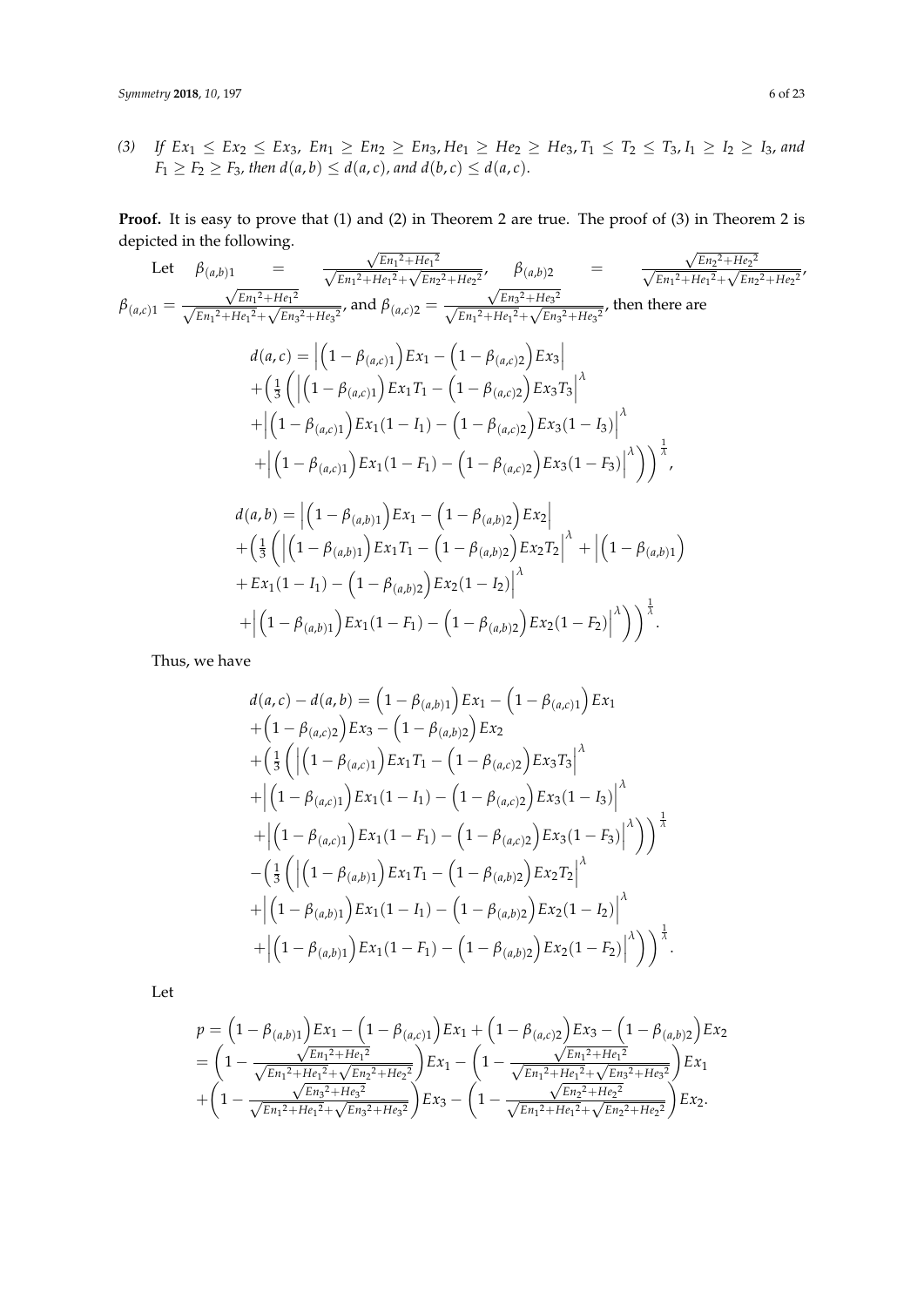$$
q = \left(\frac{1}{3}\left(\left|\left(1-\beta_{(a,c)1}\right)Ex_1T_1 - \left(1-\beta_{(a,c)2}\right)Ex_3T_3\right|\right)^{\lambda} + \left|\left(1-\beta_{(a,c)1}\right)Ex_1(1-I_1) - \left(1-\beta_{(a,c)2}\right)Ex_3(1-I_3)\right|^{\lambda} + \left|\left(1-\beta_{(a,c)1}\right)Ex_1(1-I_1) - \left(1-\beta_{(a,c)2}\right)Ex_3(1-I_3)\right|^{\lambda}\right)\right)^{\frac{1}{\lambda}} - \left(\frac{1}{3}\left(\left|\left(1-\beta_{(a,b)1}\right)Ex_1T_1 - \left(1-\beta_{(a,b)2}\right)Ex_2T_2\right|^{\lambda} + \left|\left(1-\beta_{(a,b)1}\right)Ex_1(1-I_1) - \left(1-\beta_{(a,b)2}\right)Ex_2(1-I_2)\right|^{\lambda} + \left|\left(1-\beta_{(a,b)1}\right)Ex_1(1-I_1) - \left(1-\beta_{(a,b)2}\right)Ex_2(1-I_2)\right|^{\lambda}\right)\right)^{\frac{1}{\lambda}},
$$

then  $d(a, c) - d(a, b) = p + q$ .

Simplifying the above equations, the following results can be obtained.

$$
p = \frac{\sqrt{E_{n_2}^2 + He_2^2}}{\sqrt{E_{n_1}^2 + He_1^2} + \sqrt{E_{n_2}^2 + He_2^2}} E_{x_1} - \frac{\sqrt{E_{n_3}^2 + He_3^2}}{\sqrt{E_{n_1}^2 + He_1^2} + \sqrt{E_{n_3}^2 + He_3^2}} E_{x_1} + \frac{\sqrt{E_{n_1}^2 + He_1^2}}{\sqrt{E_{n_1}^2 + He_1^2} + \sqrt{E_{n_3}^2 + He_3^2}} E_{x_3} - \frac{\sqrt{E_{n_1}^2 + He_1^2}}{\sqrt{E_{n_1}^2 + He_1^2} + \sqrt{E_{n_2}^2 + He_2^2}} E_{x_2}.
$$

Since  $Ex_1 \le Ex_2 \le Ex_3$ ,  $En_1 \ge En_2 \ge En_3$ , and  $He_1 \ge He_2 \ge He_3$ , we have

$$
\frac{\sqrt{E n_2^2 + He_2^2}}{\sqrt{E n_1^2 + He_1^2} + \sqrt{E n_2^2 + He_2^2}} E x_1 - \frac{\sqrt{E n_3^2 + He_3^2}}{\sqrt{E n_1^2 + He_1^2} + \sqrt{E n_3^2 + He_3^2}} E x_1 \ge 0,
$$
  

$$
\frac{\sqrt{E n_1^2 + He_1^2}}{\sqrt{E n_1^2 + He_1^2} + \sqrt{E n_3^2 + He_3^2}} E x_3 - \frac{\sqrt{E n_1^2 + He_1^2}}{\sqrt{E n_1^2 + He_1^2} + \sqrt{E n_2^2 + He_2^2}} E x_2 \ge 0.
$$

Thus,  $p \geq 0$  is determined.

According to  $p = \vert$  $\left(1 - \beta_{(a,c)1}\right) E x_1 - \left(1 - \beta_{(a,c)2}\right) E x_3 - \left(1 - \beta_{(a,c)2}\right)$ According to  $p = \left| \left(1 - \beta_{(a,c)1}\right) E x_1 - \left(1 - \beta_{(a,c)2}\right) E x_3 \right| - \left| \left(1 - \beta_{(a,b)1}\right) E x_1 - \left(1 - \beta_{(a,b)2}\right) E x_2 \right| \ge 0$ , the following inequalities can be deduced.

$$
\left| \left( 1 - \beta_{(a,c)1} \right) E x_1 - \left( 1 - \beta_{(a,c)2} \right) E x_3 \right| \ge \left| \left( 1 - \beta_{(a,b)1} \right) E x_1 - \left( 1 - \beta_{(a,b)2} \right) E x_2 \right|,
$$
  

$$
\left| \left( 1 - \beta_{(a,c)1} \right) E x_1 - \left( 1 - \beta_{(a,c)2} \right) E x_3 \right|^{\lambda} \ge \left| \left( 1 - \beta_{(a,b)1} \right) E x_1 - \left( 1 - \beta_{(a,b)2} \right) E x_2 \right|^{\lambda}.
$$

Since  $T_1 \leq T_2 \leq T_3$ , the following inequality is true.

$$
\left|\left(1-\beta_{(a,c)1}\right)Ex_1T_1-\left(1-\beta_{(a,c)2}\right)Ex_3T_3\right|^{\lambda}\geq \left|\left(1-\beta_{(a,b)1}\right)Ex_1T_1-\left(1-\beta_{(a,b)2}\right)Ex_2T_2\right|^{\lambda}.
$$

In a similar manner, we can also obtain

$$
\left| \left(1 - \beta_{(a,c)1}\right) E x_1 (1 - I_1) - \left(1 - \beta_{(a,c)2}\right) E x_3 (1 - I_3)\right|^{\lambda} \ge \left| \left(1 - \beta_{(a,b)1}\right) E x_1 (1 - I_1) - \left(1 - \beta_{(a,b)2}\right) E x_2 (1 - I_2)\right|^{\lambda},
$$
  

$$
\left| \left(1 - \beta_{(a,c)1}\right) E x_1 (1 - F_1) - \left(1 - \beta_{(a,c)2}\right) E x_3 (1 - F_3)\right|^{\lambda} \ge \left| \left(1 - \beta_{(a,b)1}\right) E x_1 (1 - F_1) - \left(1 - \beta_{(a,b)2}\right) E x_2 (1 - F_2)\right|^{\lambda}.
$$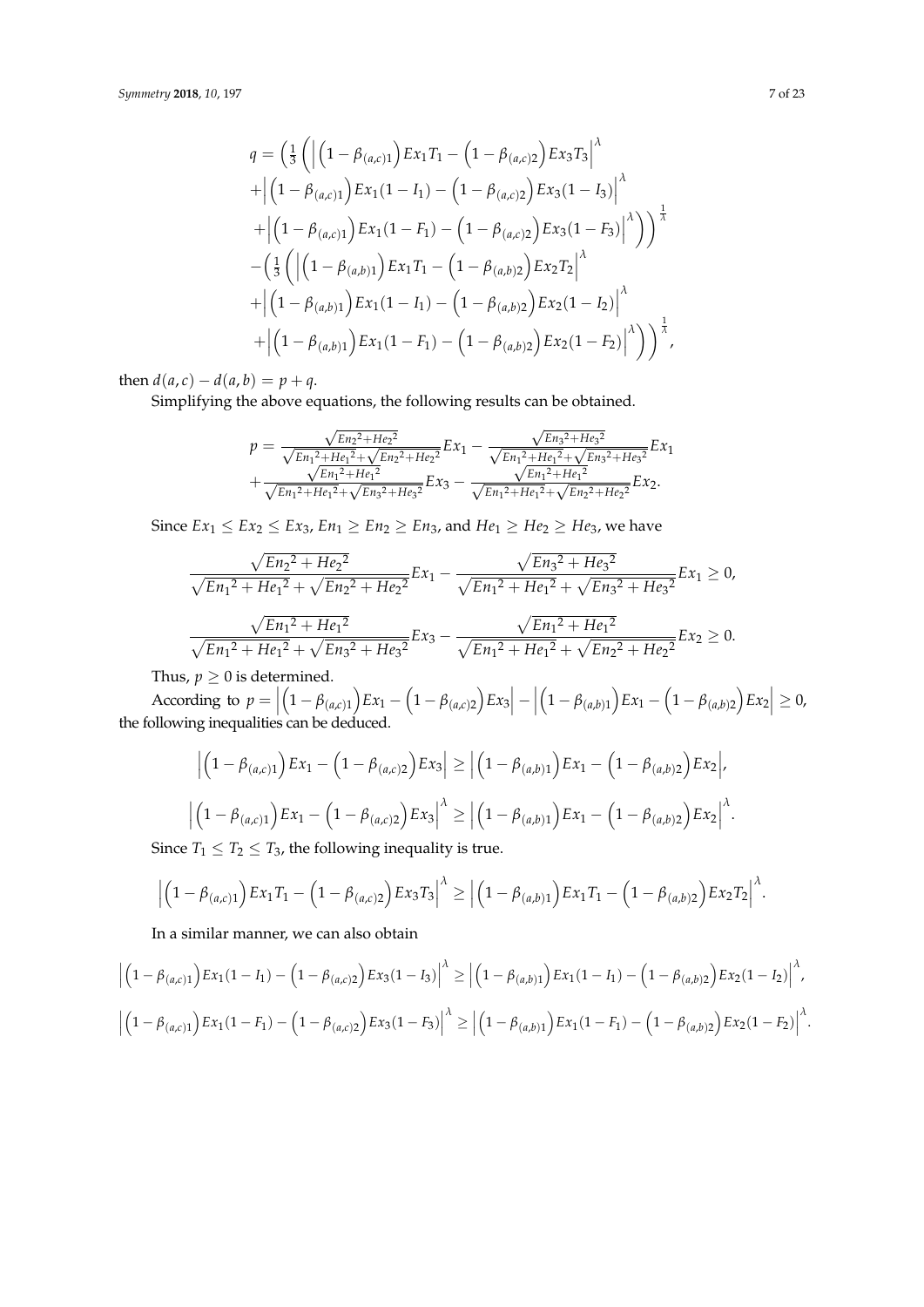Thus, there is

$$
q = \left(\frac{1}{3}\left(\left|\left(1-\beta_{(a,c)1}\right)Ex_1T_1 - \left(1-\beta_{(a,c)2}\right)Ex_3T_3\right|^{\lambda}\right.\right.
$$
  
+ 
$$
\left|\left(1-\beta_{(a,c)1}\right)Ex_1(1-I_1) - \left(1-\beta_{(a,c)2}\right)Ex_3(1-I_3)\right|^{\lambda}
$$
  
+ 
$$
\left|\left(1-\beta_{(a,c)1}\right)Ex_1(1-F_1) - \left(1-\beta_{(a,c)2}\right)Ex_3(1-F_3)\right|^{\lambda}\right)\right\rangle^{\frac{1}{\lambda}}
$$
  
- 
$$
\left(\frac{1}{3}\left(\left|\left(1-\beta_{(a,b)1}\right)Ex_1T_1 - \left(1-\beta_{(a,b)2}\right)Ex_2T_2\right|^{\lambda}
$$
  
+ 
$$
\left|\left(1-\beta_{(a,b)1}\right)Ex_1(1-I_1) - \left(1-\beta_{(a,b)2}\right)Ex_2(1-I_2)\right|^{\lambda}
$$
  
+ 
$$
\left|\left(1-\beta_{(a,b)1}\right)Ex_1(1-F_1) - \left(1-\beta_{(a,b)2}\right)Ex_2(1-F_2)\right|^{\lambda}\right)\right\rangle^{\frac{1}{\lambda}}
$$
  
\ge 0.

Thus,  $d(a, c) - d(a, b) \ge 0 \Rightarrow d(a, c) \ge d(a, b)$ . The inequality  $d(a, c) \ge d(b, c)$  can be proved similarly. Hence, the proof of Theorem 2 is completed.  $\Box$ 

**Example 1.** *Let*  $a = \langle (0.5, 0.2, 0.1), (0.7, 0.3, 0.5) \rangle$ , and  $b = \langle (0.6, 0.1, 0.1), (0.8, 0.2, 0.4) \rangle$  *be two SNCs. Then, according to Definition 11, the Hamming distance*  $d_{Hamming}(a, b)$  and Euclidean distance  $d_{Euclidean}(a, b)$ *are calculated as*

$$
d_{Hamming}(a, b) = 0.4304
$$
, and  $d_{Euclidean}(a, b) = 0.3224$ .

# <span id="page-7-0"></span>**4. SNCs Aggregation Operators**

Maclaurin [\[38\]](#page-21-18) introduced the MSM aggregation operator firstly. In this section, the MSM operator is expanded to process SNC information, and the SNCMSM operator and the weighted SNCMSM operator are then proposed.

**Definition 12 ([\[38\]](#page-21-18)).** *Let*  $x_i$  ( $i = 1, 2, \cdots, n$ ) *be the set of nonnegative real numbers.* A MSM aggregation  $\phi$  *operator of dimension n is mapping*  $MSM^{(m)} : \left( R^+ \right)^n \rightarrow R^+$  *, and it can be defined as* 

$$
MSM^{(m)}(x_1, x_2, \cdots, x_n) = \left(\frac{\sum\limits_{1 \leq i_1 < \cdots < i_m \leq n} \prod\limits_{j=1}^m x_{i_j}}{C_n^m}\right)^{\frac{1}{m}},\tag{6}
$$

where  $(i_1,i_2,\cdots,i_m)$  traverses all the m-tuple combination of  $(i=1,2,\cdots,n)$ ,  $C_n^m=\frac{n!}{m!(n-m)!}$  is the binomial  $\alpha$  coefficient. In the subsequent analysis, assume that  $i_1 < i_2 <,...,< i_m.$  In addition,  $x_{i_j}$  refers to the  $i_j$  th element *in a particular arrangement.*

*It is clear that MSM*(*m*) *has the following properties:*

- *(1) Idempotency. If*  $x \ge 0$  *and*  $x_i = x$  *for all i, then*  $MSM^{(m)}(x, x, ..., x) = x$ .
- (2) Monotonicity. If  $x_i\leq y_i$ , for all i,  $MSM^{(m)}(x_1,x_2,...,x_n)\leq MSM^{(m)}(y_1,y_2,...,y_n)$ , where  $x_i$  and  $y_i$ *are nonnegative real numbers.*
- *(3) Boundedness.*  $MIN\{x_1, x_2, ..., x_n\} \leq MSM^{(m)}(x_1, x_2, ..., x_n) \leq MAX\{x_1, x_2, ..., x_n\}.$

#### *4.1. SNCMSM Operator*

In this subsection, the traditional  $MSM<sup>(m)</sup>$  operator is extended to accommodate the situations where the input variables are made up of SNCs. Then, the SNCMSM operator is developed.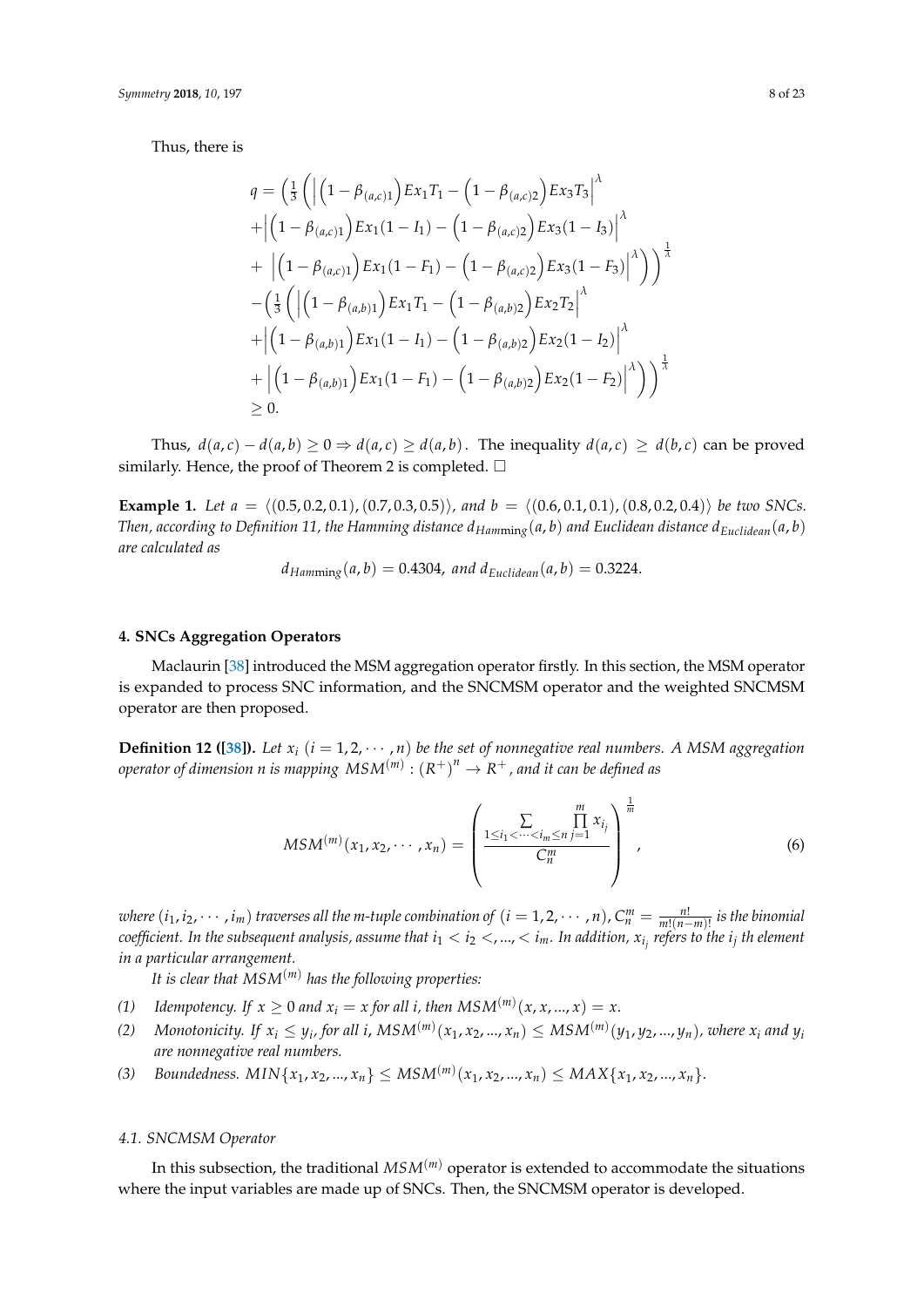**Definition 13.** Let  $a_i = \langle (Ex_i, En_i, He_i), (T_i, I_i, F_i) \rangle (i = 1, 2, ..., n)$  be a collection of SNCs. *Then, the SNCMSM operator can be defined as*

$$
SNCMSM^{(m)}(a_1, a_2, \cdots, a_n) = \left(\frac{1 \leq i_1 < \cdots < i_m \leq n}{C_n^m} \left(\bigotimes_{j=1}^m a_{i_j}\right)\right)^{\frac{1}{m}}, \qquad (7)
$$

*where*  $m = 1, 2, ..., n$  and  $(i_1, i_2, \cdots, i_m)$  traverses all the m-tuple combination of  $(i = 1, 2, \cdots, n)$ ,  $C_n^m = \frac{n!}{m!(n-m)!}$  is the binomial coefficient.

*In light of the operations of SNCs depicted in Definition 10, Theorem 3 can be acquired.*

**Theorem 3.** Let  $a_i = \langle (Ex_i, En_i, He_i), (T_i, I_i, F_i) \rangle (i = 1, 2, ..., n)$  be a collection of SNCs, the aggregated value *acquired by the SNCMSM operator is also a SNC and can be expressed as*

$$
SNCMSM^{(m)}(a_{1}, a_{2}, \dots, a_{n})
$$
\n
$$
= \left( \left\langle \left( \sum_{k=1}^{C_{n}^{m}} \prod_{j=1}^{m} E_{x_{i_{k}}}} \right)^{\frac{1}{m}} \right\rangle \left( \frac{\left\langle \sum_{k=1}^{C_{n}^{m}} \prod_{j=1}^{m} E_{n_{i_{k}}}} \sqrt{C_{n}^{m}} \right)^{2}} \right\rangle^{\frac{1}{m}} \right) \left\langle \left( \frac{\sum_{k=1}^{C_{n}^{m}} \prod_{j=1}^{m} H e_{i_{k}}}{\sqrt{C_{n}^{m}}} \right)^{2} \right\rangle^{\frac{1}{m}}
$$
\n
$$
\left\langle \left( \frac{\sum_{k=1}^{C_{n}^{m}} \prod_{j=1}^{m} T_{i_{j}} \left( \prod_{j=1}^{m} E_{x_{i_{k}}}} \right)^{\frac{1}{m}} \left( \prod_{j=1}^{m} E_{n_{i_{k}}}} \right)^{2} + \left( \prod_{j=1}^{m} H e_{i_{k}}} \right)^{2} \right) \right\rangle^{\frac{1}{m}}
$$
\n
$$
1 - \left( 1 - \frac{\sum_{k=1}^{C_{n}^{m}} \left( \prod_{j=1}^{m} E_{x_{i_{j}}}} \right)^{\frac{1}{m}} \left( 1 - \prod_{j=1}^{m} \left( 1 - I_{i_{j}}} \right) \right) \left( \prod_{j=1}^{m} E_{x_{i_{j}}}} \right)^{2} + \left( \prod_{j=1}^{m} H e_{i_{j}}} \right)^{2} \right) \right) \left\langle \left( \frac{\sum_{j=1}^{C_{n}^{m}} \prod_{j=1}^{m} F_{i_{j}}}{\sum_{j=1}^{C_{n}^{m}} \left( \left( 1 - \prod_{j=1}^{m} \left( 1 - I_{i_{j}}} \right) \right) \left( \prod_{j=1}^{m} E_{x_{i_{j}}}} \right)^{2} + \left( \prod_{j=1}^{m} H e_{i_{j}}} \right)^{2} \right) \right) \right\rangle^{\frac{1}{m}}
$$
\n
$$
1 - \left( 1 - \frac{\sum_{k=1}^{C_{n}^{m}} \left( \left(
$$

**Proof.**

$$
a_{i_j^{(k)}} = \left( \left\langle Ex_{i_j^{(k)}}, En_{i_j^{(k)}}, He_{i_j^{(k)}} \right\rangle, \left\langle T_{i_j^{(k)}}, I_{i_j^{(k)}}, F_{i_j^{(k)}} \right\rangle \right), ((j = 1, 2, ..., m)).
$$
  
\n
$$
\Rightarrow \sum_{j=1}^{m} a_{i_j^{(k)}} = \left( \left\langle \prod_{j=1}^{m} Ex_{i_j^{(k)}}, \prod_{j=1}^{m} En_{i_j^{(k)}}, \prod_{j=1}^{m} He_{i_j^{(k)}} \right\rangle,
$$
  
\n
$$
\left\langle \prod_{j=1}^{m} T_{i_j^{(k)}}, 1 - \prod_{j=1}^{m} \left( 1 - I_{i_j^{(k)}} \right), 1 - \prod_{j=1}^{m} \left( 1 - F_{i_j^{(k)}} \right) \right\rangle \right)
$$
  
\n
$$
\Rightarrow \bigoplus_{1 \le t_1 < \dots < t_m \le n} \left( \sum_{j=1}^{m} a_{i_j} \right) = \left( \left\langle \sum_{k=1}^{m} \prod_{j=1}^{m} Ex_{i_j^{(k)}}, \left\langle \sum_{k=1}^{m} \left( \prod_{j=1}^{m} En_{i_j^{(k)}} \right)^2, \left\langle \sum_{k=1}^{m} \left( \prod_{j=1}^{m} He_{i_j^{(k)}} \right)^2 \right\rangle \right\rangle,
$$
  
\n
$$
\left\langle \sum_{k=1}^{m} \left( \prod_{j=1}^{m} T_{i_j^{(k)}} \prod_{j=1}^{m} Ex_{i_j^{(k)}} + \left( \prod_{j=1}^{m} En_{i_j^{(k)}} \right)^2 + \left( \prod_{j=1}^{m} He_{i_j^{(k)}} \right)^2 \right) \right\rangle
$$
  
\n
$$
\left\langle \sum_{k=1}^{m} \left( \prod_{j=1}^{m} Ex_{i_j^{(k)}} + \left( \prod_{j=1}^{m} En_{i_j^{(k)}} \right)^2 + \left( \prod_{j=1}^{m} He_{i_j^{(k)}} \right)^2 \right\rangle
$$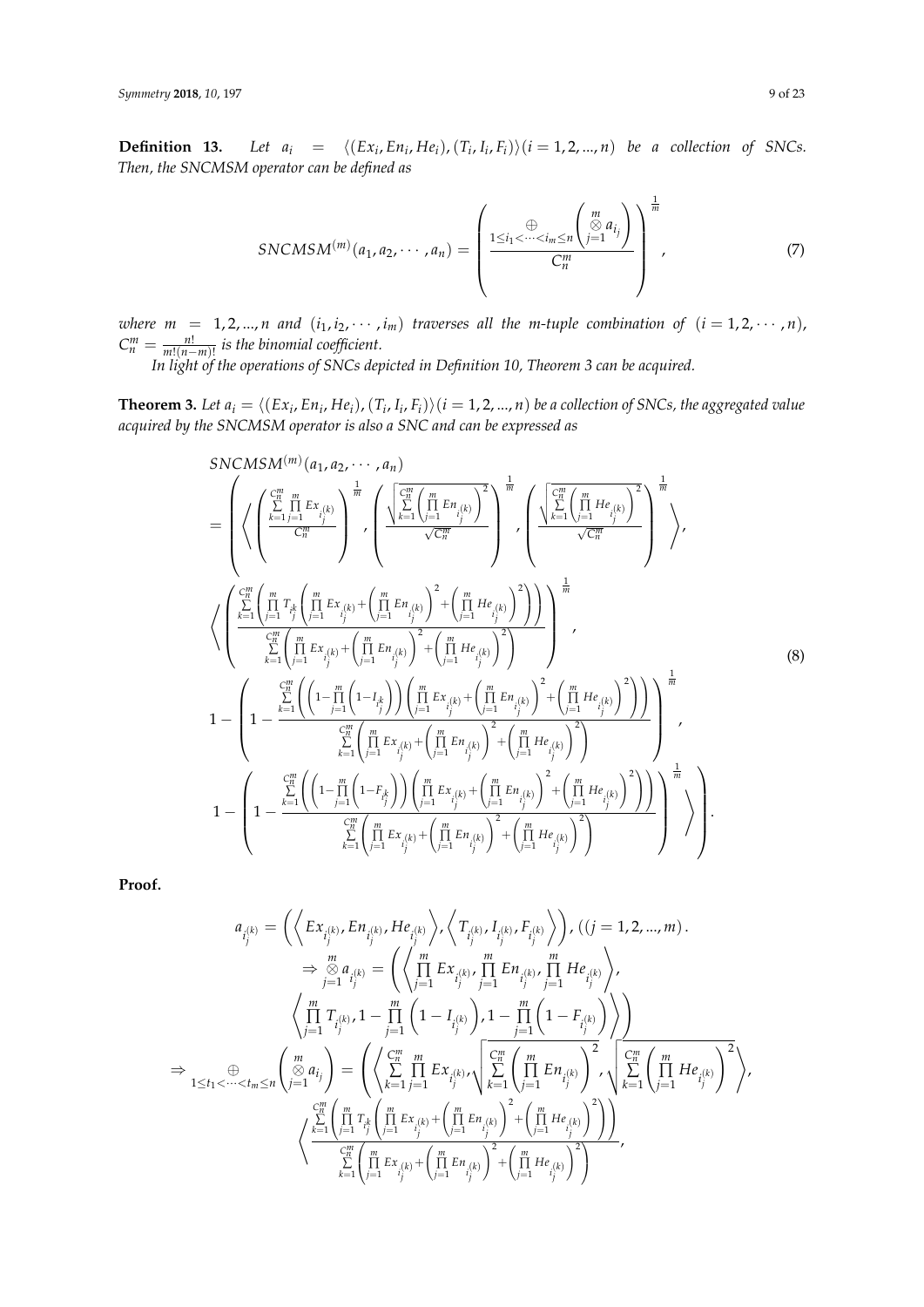$$
\sum_{k=1}^{\frac{C_{n}^{\prime\prime}}{2}} \left( \left(1-\frac{m}{j-1}\left(1-I_{\frac{\ell}{j}}\right)\right) \left(\prod_{j=1}^{m} Ex_{i_{j}(k)} + \left(\prod_{j=1}^{m} En_{i_{j}(k)}\right)^{2} + \left(\prod_{j=1}^{m} He_{i_{j}(k)}\right)^{2}\right) \right) \times \sum_{k=1}^{\frac{C_{n}^{\prime\prime}}{2}} \left( \prod_{j=1}^{m} Ex_{i_{j}(k)} + \left(\prod_{j=1}^{m} En_{i_{j}(k)}\right)^{2} + \left(\prod_{j=1}^{m} He_{i_{j}(k)}\right)^{2}\right) \times \sum_{k=1}^{\frac{C_{n}^{\prime\prime}}{2}} \left( \left(1-\prod_{j=1}^{m} \left(1-F_{\frac{\ell}{j}}\right)\right) \left(\prod_{j=1}^{m} Ex_{i_{j}(k)} + \left(\prod_{j=1}^{m} En_{i_{j}(k)}\right)^{2} + \left(\prod_{j=1}^{m} He_{i_{j}(k)}\right)^{2}\right) \right) \times \sum_{k=1}^{\frac{C_{n}^{\prime\prime}}{2}} \left( \prod_{j=1}^{m} Ex_{i_{j}(k)} + \left(\prod_{j=1}^{m} En_{i_{j}(k)}\right)^{2} + \left(\prod_{j=1}^{m} He_{i_{j}(k)}\right)^{2}\right) \right) \times \sum_{k=1}^{\frac{C_{n}^{\prime\prime}}{2}} \left( \frac{\prod_{j=1}^{m} Ex_{i_{j}(k)} + \left(\prod_{j=1}^{m} En_{i_{j}(k)}\right)^{2} + \left(\prod_{j=1}^{m} He_{i_{j}(k)}\right)^{2}\right) \times \sum_{k=1}^{\frac{C_{n}^{\prime\prime}}{2}} \left( \frac{\sum_{k=1}^{m} \left(\prod_{j=1}^{m} Ex_{i_{j}(k)} + \left(\prod_{j=1}^{m} Ex_{i_{j}(k)}\right)^{2} + \left(\prod_{j=1}^{m} He_{i_{j}(k)}\right)^{2}\right) \right) \times \sum_{k=1}^{\frac{C_{n}^{\prime\prime}}{2}} \left( \left(\frac{\sum_{k=1}^{m} \left(\prod_{j=
$$

The proof of Theorem 3 is completed.  $\Box$ 

**Theorem 4.** (Idempotency) If  $a_i = a = (\langle Ex_a, En_a, He_a \rangle, \langle T_a, I_a, F_a \rangle)$  for all  $i = 1, 2, ..., n$ , then  $SNCMSM<sup>(m)</sup>(a, a, \dots, a) = a = (\langle Ex_a, En_a, He_a \rangle, \langle T_a, I_a, F_a \rangle).$ 

**Proof.** Since  $a_i = a$ , there are

$$
= \left(\left\langle \left(\frac{C_1^m}{\sum\limits_{k=1}^m \prod\limits_{j=1}^m Ex_a}\right)^{\frac{1}{m}} , \left(\frac{\sqrt{\sum\limits_{k=1}^{C_1^m} \left(\prod\limits_{j=1}^m Ex_a}\right)^2}{\sqrt{C_1^m}}\right)^{\frac{1}{m}} , \left(\frac{\sqrt{\sum\limits_{k=1}^{C_1^m} \left(\prod\limits_{j=1}^m Ex_a}\right)^2}{\sqrt{C_1^m}}\right)^{\frac{1}{m}} , \left(\frac{\sqrt{\sum\limits_{k=1}^{C_1^m} \left(\prod\limits_{j=1}^m He_a}\right)^2}}{\sqrt{C_1^m}}\right)^{\frac{1}{m}} \right\rangle \right)
$$
\n
$$
\left\langle \left(\frac{\sum\limits_{k=1}^{C_1^m} \left(\prod\limits_{j=1}^m Tx_a\left(\prod\limits_{j=1}^m Ex_a+\left(\prod\limits_{j=1}^m E_a\right)^2 + \left(\prod\limits_{j=1}^m He_a\right)^2\right)}{\sum\limits_{k=1}^{C_1^m} \left(\prod\limits_{j=1}^m Ex_a+\left(\prod\limits_{j=1}^m Ex_a\right)^2 + \left(\prod\limits_{j=1}^m He_a\right)^2\right)}\right)^{\frac{1}{m}} \right\}
$$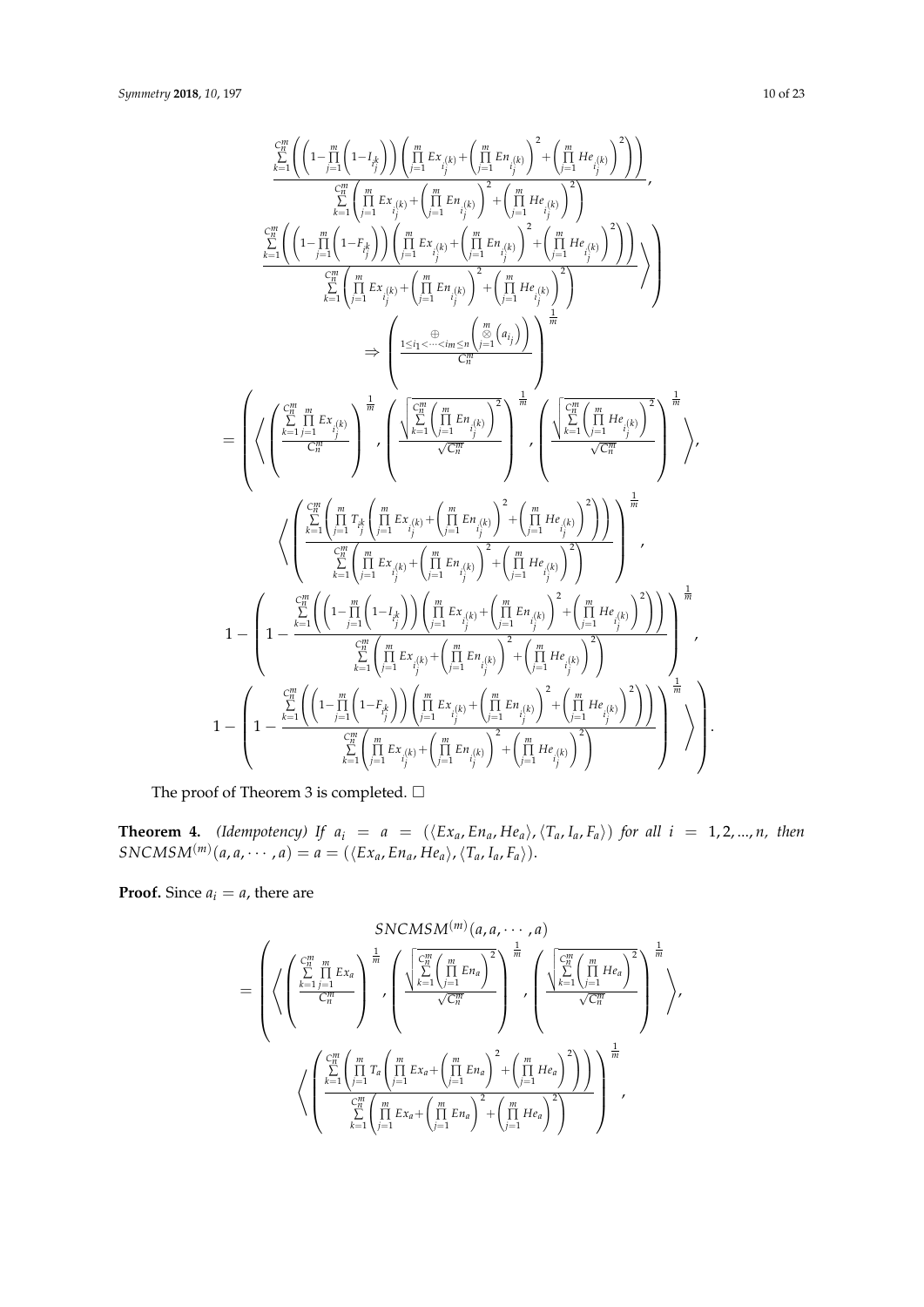$$
1 - \left(1 - \frac{\sum\limits_{k=1}^{C_n^m} \left( \left(1 - \prod\limits_{j=1}^m \left(1 - I_{i_j^k}\right)\right) \left(\prod\limits_{j=1}^m Ex_a + \left(\prod\limits_{j=1}^m E_{n_a}\right)^2 + \left(\prod\limits_{j=1}^m He_a\right)^2 \right) \right)}{\sum\limits_{k=1}^{C_n^m} \left(\prod\limits_{j=1}^m Ex_a + \left(\prod\limits_{j=1}^m Ex_a\right)^2 + \left(\prod\limits_{j=1}^m He_a\right)^2 \right)} \right)^{\frac{1}{m}},
$$
\n
$$
1 - \left(1 - \frac{\sum\limits_{k=1}^{C_n^m} \left( \left(1 - \prod\limits_{j=1}^m \left(1 - I_{i_j^k}\right)\right) \left(\prod\limits_{j=1}^m Ex_a + \left(\prod\limits_{j=1}^m E_{n_a}\right)^2 + \left(\prod\limits_{j=1}^m He_a\right)^2 \right) \right)}{\sum\limits_{k=1}^{C_n^m} \left(\prod\limits_{j=1}^m Ex_a + \left(\prod\limits_{j=1}^m E_{n_a}\right)^2 + \left(\prod\limits_{j=1}^m He_a\right)^2 \right)} \right) \right)^\frac{1}{m}} \right) = (\langle Ex_a, En_a, He_a\rangle, \langle T_a, I_a, F_a \rangle) = a.
$$

 $\Box$ 

**Theorem 5.** *(Commutativity). Let*  $(a_1, a_2, \dots, a_n)$  *be any permutation of*  $(a_1, a_2, \dots, a_n)$ *. Then,*  $SNCMSM^{(m)}(a_1, a_2, \cdots, a_n) = SNCMSM^{(m)}(a_1, a_2, \cdots, a_n).$ 

Theorem 5 can be proved easily in accordance with Definition 13 and Theorem 3.

Three special cases of the SNCMSM operator are discussed below by selecting different values for the parameter *m*.

(1) If *m* = 1, then the SNCMSM operator becomes the simplest arithmetic average aggregation operator as follows:

$$
SNCMSM^{(1)}(a_1, a_2, \cdots, a_n) = \frac{\bigoplus_{i=1}^{n} a_i}{n}
$$
\n
$$
= \left( \left\langle \sum_{i=1}^{n} E x_{i}, \sqrt{\sum_{i=1}^{n} E n_i^2}, \sqrt{\sum_{i=1}^{n} He_i^2} \right\rangle, \left\langle \frac{\sum_{i=1}^{n} T_i (E x_i + E n_i^2 + He_i^2)}{\sum_{i=1}^{n} (E x_i + E n_i^2 + He_i^2)} \right\rangle
$$
\n
$$
= \frac{\sum_{i=1}^{n} I_i (E x_i + E n_i^2 + He_i^2)}{\sum_{i=1}^{n} (E x_i + E n_i^2 + He_i^2)} \right).
$$
\n(9)

(2) If *m* = 2, then the SNCMSM operator is degenerated to the following form:

$$
SNCMSM^{(2)}(a_1, a_2, \dots, a_n) = \left(\frac{\bigoplus_{i,j=1, i\neq j}^{n} a_i \otimes a_j}{n(n-1)}\right)^{\frac{1}{2}}
$$
  
\n
$$
= \left(\left\langle \left(\frac{\sum_{i,j=1}^{n} Ex_iEx_j}{i,j=1}\right) \right|, \left\langle \left(\frac{\sum_{i,j=1}^{n} (En_iEn_j)^2}{i,j=1}\right) \right|, \left\langle \left(\frac{\sum_{i,j=1}^{n} (He_iHe_j)^2}{i,j=1}\right) \right|, \left\langle \left(\frac{\sum_{i,j=1}^{n} Tr_i(F_{i}Ex_iE_{i}+En_i^2E_{i}^2) + He_i^2He_j^2}{n(n-1)}\right) \right|, \left\langle \left(\frac{\sum_{i,j=1}^{n} Tr_i(F_{i}Ex_iE_{i}+En_i^2E_{i}^2) + He_i^2He_j^2}{i,j=1}\right) \right|, \left\langle \left(\frac{\sum_{i,j=1}^{n} (Ex_iEx_i + En_i^2E_{i}^2) + He_i^2He_i^2}{\sum_{i,j=1}^{n} (Ex_iEx_i + En_i^2E_{i}^2) + He_i^2He_i^2}\right) \right|, \left\langle \left(\frac{\sum_{i,j=1}^{n} (Ex_iEx_i + En_i^2E_{i}^2) + He_i^2He_i^2}{i,j=1}\right) \right|, \left\langle \left(\frac{\sum_{i,j=1}^{n} (Ex_iEx_i + En_i^2E_{i}^2) + He_i^2He_i^2}{i+j=1}\right) \right|, \left\langle \left(\frac{\sum_{i,j=1}^{n} (Ex_iEx_i + En_i^2E_{i}^2) + He_i^2He_i^2}{i+j=1}\right) \right|, \left\langle \left(\frac{\sum_{i,j=1}^{n} (Ex_iEx_i + En_i^2E_{i}^2) + He_i^2He_i^2}{i+j=1}\right) \right|, \left\langle \left(\frac{\sum_{i,j=1}^{n} (Ex_iEx_i + En_i^2E_{i}^2) + He_i^2He_i^2}{i+j=1}\right) \right|, \left\langle \left(\frac{\sum_{i,j=1}^{n} (Ex_iEx_i + En_i^2E_{i}^2) + He_i^2He_i^2}{i+j=1}\right) \right|, \left\
$$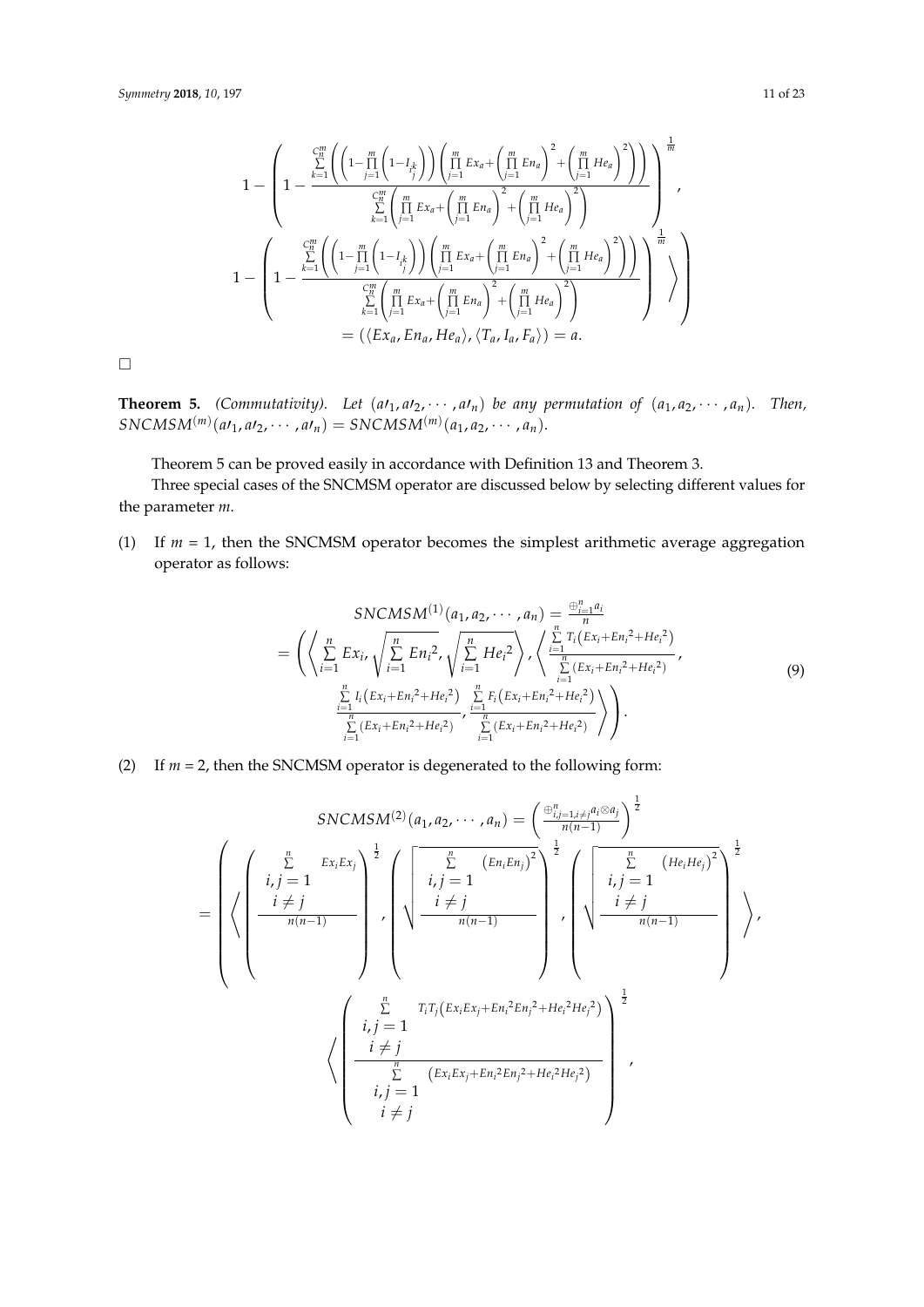$$
1 - \left( \begin{array}{c} \sum_{i,j=1}^{n} \left[ 1 - (1 - I_{i})(1 - I_{j}) \right] \left( Ex_{i}Ex_{j} + En_{i}^{2}En_{j}^{2} + He_{i}^{2}He_{j}^{2} \right) \right)^{\frac{1}{2}} \\ 1 - \frac{i \neq j}{\sum_{i,j=1}^{n} \left( Ex_{i}Ex_{j} + En_{i}^{2}En_{j}^{2} + He_{i}^{2}He_{j}^{2} \right)} \\ i,j = 1 \\ i \neq j \\ 1 - \left( \begin{array}{c} \sum_{i,j=1}^{n} \left[ 1 - (1 - F_{i})(1 - F_{j}) \right] \left( Ex_{i}Ex_{j} + En_{i}^{2}En_{j}^{2} + He_{i}^{2}He_{j}^{2} \right) \right)^{\frac{1}{2}} \\ i,j = 1 \\ \sum_{i,j=1}^{n} \left( Ex_{i}Ex_{j} + En_{i}^{2}En_{j}^{2} + He_{i}^{2}He_{j}^{2} \right) \right) \\ i,j = 1 \\ i \neq j \end{array} \right) \right). \tag{10}
$$

(3) If  $m = n$ , then the SNCMSM operator becomes the geometric average aggregation operator as follows:

$$
SNCMSM^{(n)}(a_1, a_2, \cdots, a_n) = (\otimes_{i=1}^n a_i)^{\frac{1}{n}} \n= \left( \left\langle \left( \prod_{i=1}^n Ex_i \right)^{\frac{1}{n}}, \left( \prod_{i=1}^n En_i \right)^{\frac{1}{n}}, \left( \prod_{i=1}^n He_i \right)^{\frac{1}{n}} \right\rangle, \n\left\langle \left( \prod_{i=1}^n T_i \right)^{\frac{1}{n}}, \left( 1 - \prod_{i=1}^n (1 - I_i) \right)^{\frac{1}{n}}, \left( 1 - \prod_{i=1}^n (1 - F_i) \right)^{\frac{1}{n}} \right\rangle \right).
$$
\n(11)

# *4.2. Weighted SNCMSM Operator*

In this subsection, a weighted SNCMSM operator is investigated. Moreover, some desirable properties of this operator are analyzed.

**Definition 14.** Let  $a_i = \langle (Ex_i, En_i, He_i), (T_i, I_i, F_i) \rangle (i = 1, 2, ..., n)$  be a collection of SNCs, and  $w =$  $(w_1, w_2, ... w_n)^T$  be the weight vector, with  $w_i \in [0, 1]$  and  $\sum_{i=1}^n w_i = 1$ . Then, the weighted simplified *neutrosophic clouds Maclaurin symmetric mean (WSNCMSM) operator is defined as*

$$
WSNCMSM_w^{(m)}(a_1, a_2, \cdots, a_n) = \left(\frac{\bigoplus \limits_{1 \leq i_1 < \cdots < i_m \leq n} \left(\bigotimes \limits_{j=1}^m \left(nw_{i_j} \cdot a_{i_j}\right)\right)}{C_n^m}\right)^{\frac{1}{m}},\tag{12}
$$

*where*  $m = 1, 2, ..., n$  and  $(i_1, i_2, \cdots, i_m)$  traverses all the m-tuple combination of  $(i = 1, 2, \cdots, n)$ ,  $C_n^m = \frac{n!}{m!(n-m)!}$  is the binomial coefficient.

The specific expression of the WSNCMSM operator can be obtained in accordance with the operations provided in Definition 10.

**Theorem 6.** Let  $a_i = \langle (Ex_i, En_i, He_i), (T_i, I_i, F_i) \rangle (i = 1, 2, ..., n)$  be a collection of SNCs, and  $m = 1, 2, ..., n$ . *Then, the aggregated value acquired by the WSNCMSM operator can be expressed as*

$$
WSNCMSM_w^{(m)}(a_1, a_2, \cdots, a_n)
$$
\n
$$
= \left(\left\langle \left(\frac{\sum\limits_{k=1}^{C_n^m} \prod\limits_{j=1}^m n w_{i_j} E x_{i_j(k)}}{C_n^m}\right)^{\frac{1}{m}} , \left(\frac{\sqrt{\sum\limits_{k=1}^{C_n^m} \left(\prod\limits_{j=1}^m \sqrt{n w_{i_j}} E n_{i_j(k)}}\right)^2}}{\sqrt{C_n^m}}\right)^{\frac{1}{m}} , \left(\frac{\sqrt{\sum\limits_{k=1}^{C_n^m} \left(\prod\limits_{j=1}^m \sqrt{n w_{i_j}} H e_{i_j(k)}}\right)^2}}{\sqrt{C_n^m}}\right)^{\frac{1}{m}} \right\rangle \right)
$$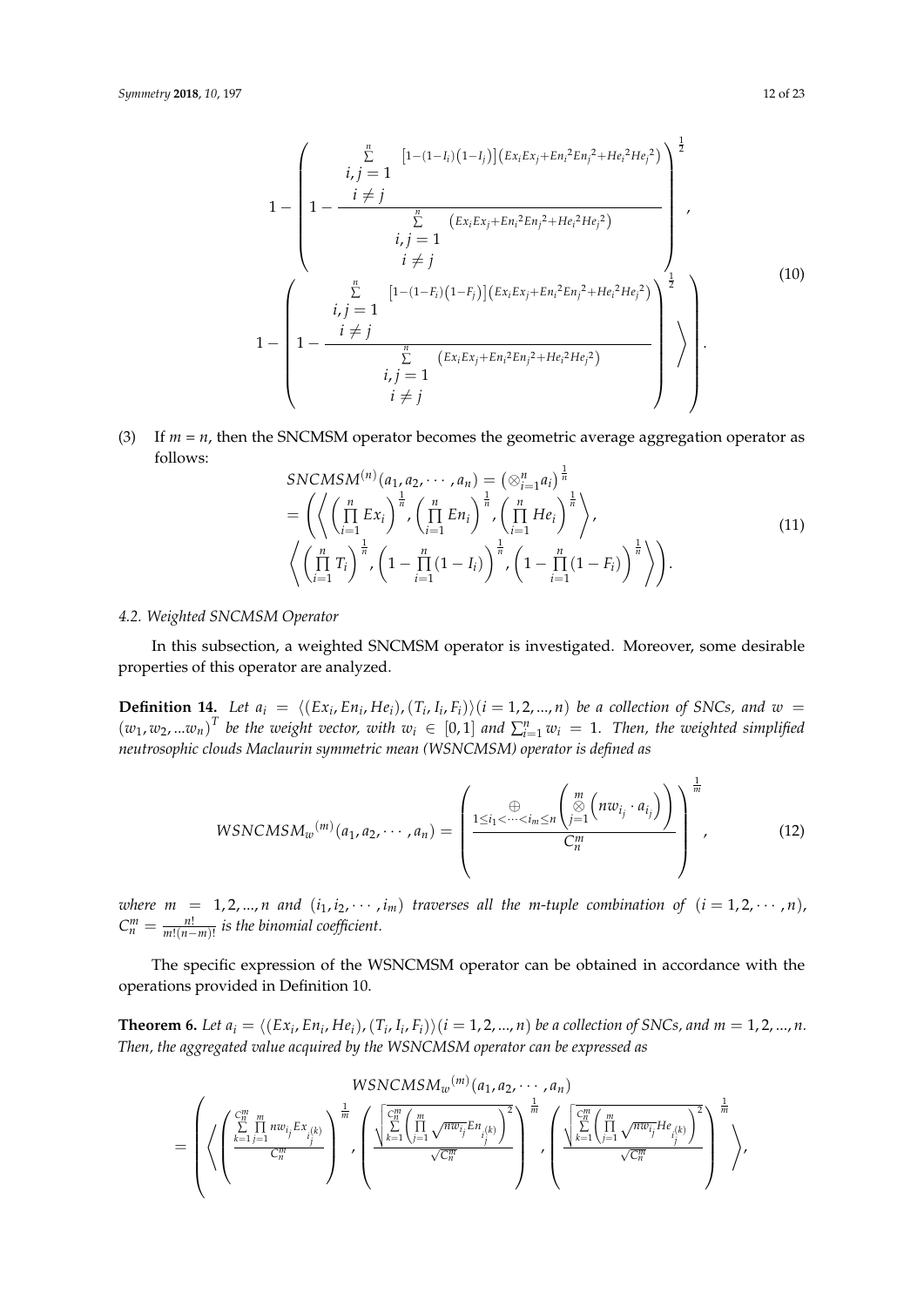$$
\left\{\n\begin{pmatrix}\n\sum_{k=1}^{C_{m}^{m}}\left(\prod_{j=1}^{m} T_{ik}\left(\prod_{j=1}^{m} n w_{ij} E x_{i(k)} + \left(\prod_{j=1}^{m} \sqrt{n w_{ij}} E n_{i(k)}\right)^{2} + \left(\prod_{j=1}^{m} \sqrt{n w_{ij}} H e_{i(k)}\right)^{2}\right)\n\end{pmatrix}\n\right)^{\frac{1}{m}}\n\right\}
$$
\n
$$
1 - \left(\n1 - \frac{\sum_{k=1}^{C_{m}^{m}}\left(\left(1 - \prod_{j=1}^{m} \left(1 - I_{ik}\right)\right)\left(\prod_{j=1}^{m} n w_{ij} E x_{i(k)} + \left(\prod_{j=1}^{m} \sqrt{n w_{ij}} E n_{i(k)}\right)^{2} + \left(\prod_{j=1}^{m} \sqrt{n w_{ij}} H e_{i(k)}\right)^{2}\right)\n\right)^{\frac{1}{m}}}{\sum_{k=1}^{C_{m}^{m}}\left(\prod_{j=1}^{m} \left(1 - I_{ik}\right)\right)\left(\prod_{j=1}^{m} n w_{ij} E x_{i(k)} + \left(\prod_{j=1}^{m} \sqrt{n w_{ij}} E n_{i(k)}\right)^{2} + \left(\prod_{j=1}^{m} \sqrt{n w_{ij}} H e_{i(k)}\right)^{2}\right)\n\right)^{\frac{1}{m}}},\n(13)
$$
\n
$$
1 - \left(\n1 - \frac{\sum_{k=1}^{C_{m}^{m}}\left(\left(1 - \prod_{j=1}^{m} \left(1 - F_{ik}\right)\right)\left(\prod_{j=1}^{m} n w_{ij} E x_{i(k)} + \left(\prod_{j=1}^{m} \sqrt{n w_{ij}} E n_{i(k)}\right)^{2} + \left(\prod_{j=1}^{m} \sqrt{n w_{ij}} H e_{i(k)}\right)^{2}\right)\n\right)^{\frac{1}{m}}},\n(14)
$$
\n
$$
1 - \left(\n1 - \frac{\sum_{k=1}^{C_{m}^{m}}\left(\left(1 - \prod_{j=1}^{m} \left(1 - F_{ik}\right)\right)\left(\prod_{j=1}^{m} n w_{ij} E x_{i(k)} + \left(\prod_{j=1}^{m} \sqrt{n w_{ij}} E n_{i(k)}\right)^{2} + \left(\prod_{j
$$

Theorem 6 can be proved similarly according to the proof procedures of Theorem 3.

**Theorem 7.** (Reducibility) Let  $w = \left(\frac{1}{n}, \frac{1}{n}, ..., \frac{1}{n}\right)^T$ , then, WSNCMS $M_w^{(m)}(a_1, a_2, ..., a_n)$ *SNCMSM*<sup> $(m)$ </sup> $(a_1, a_2, \ldots, a_n)$ .

**Proof.** When  $w = \left(\frac{1}{n}, \frac{1}{n}, ..., \frac{1}{n}\right)^T$ ,

$$
\mathcal{L}\left\{\left(\sum_{k=1}^{C_{n}^{H}}\prod_{j=1}^{m} n \cdot \frac{1}{n} E x_{i_{j}^{(k)}}}{C_{n}^{m}}\right)^{\frac{1}{m}} , \left(\frac{\sum_{k=1}^{C_{n}^{H}}\prod_{j=1}^{m} \sqrt{n \cdot \frac{1}{n} E n_{i_{j}^{(k)}}}{\sqrt{C_{n}^{m}}}\right)^{2}} {\sqrt{n}} \right\} , \left(\frac{\sum_{k=1}^{C_{n}^{H}}\prod_{j=1}^{m} \sqrt{n \cdot \frac{1}{n} E n_{i_{j}^{(k)}}}{\sqrt{C_{n}^{m}}}}{\sqrt{C_{n}^{m}}}\right)^{2} , \left(\frac{\sum_{k=1}^{C_{n}^{H}}\left(\prod_{j=1}^{m} \sqrt{n \cdot \frac{1}{n} E n_{i_{j}^{(k)}}}\right)^{2}}{\sqrt{C_{n}^{m}}}\right)^{\frac{1}{m}} , \left(\frac{\sum_{k=1}^{C_{n}^{H}}\left(\prod_{j=1}^{m} \sqrt{n \cdot \frac{1}{n} E n_{i_{j}^{(k)}}}\right)^{2}}{\sqrt{C_{n}^{m}}}\right)^{\frac{1}{m}} , \left(\frac{\sum_{k=1}^{C_{n}^{H}}\left(\prod_{j=1}^{m} \frac{1}{n} E x_{i_{j}^{(k)}} + \left(\prod_{j=1}^{m} \sqrt{n \cdot \frac{1}{n} E n_{i_{j}^{(k)}}}\right)^{2} + \left(\prod_{j=1}^{m} \sqrt{n \cdot \frac{1}{n} E n_{i_{j}^{(k)}}}\right)^{2}\right)}{\sum_{k=1}^{C_{n}^{H}}\left(\prod_{j=1}^{m} \frac{1}{n} E x_{i_{j}^{(k)}} + \left(\prod_{j=1}^{m} \sqrt{n \cdot \frac{1}{n} E n_{i_{j}^{(k)}}}\right)^{2} + \left(\prod_{j=1}^{m} \sqrt{n \cdot \frac{1}{n} E n_{i_{j}^{(k)}}}\right)^{2}\right)} \right)^{\frac{1}{m}},
$$
\n
$$
1 - \left(1 - \frac{\sum_{k=1}^{C_{n}^{H}}\left(\left(1 - \prod_{j=1}^{m}\left(1 - L_{j_{j}^{k}}\right)\right)\left(\prod_{j=1}^{m} \frac{1}{n} E
$$

The proof of Theorem 7 is completed.  $\square$ 

**Definition 15.** Let  $a_i = \langle (Ex_i, En_i, He_i), (T_i, I_i, F_i) \rangle$   $(i = 1, 2, ..., n)$  be a collection of SNCs, and  $w = \left(w_1, w_2, ..., w_n\right)^T$  be the weight vector, which satisfies  $\sum^{n}$  $\sum_{i=1}^{n} w_i = 1$ , and  $w_i > 0$  (*i* = 1, 2, ..., *n*). Then the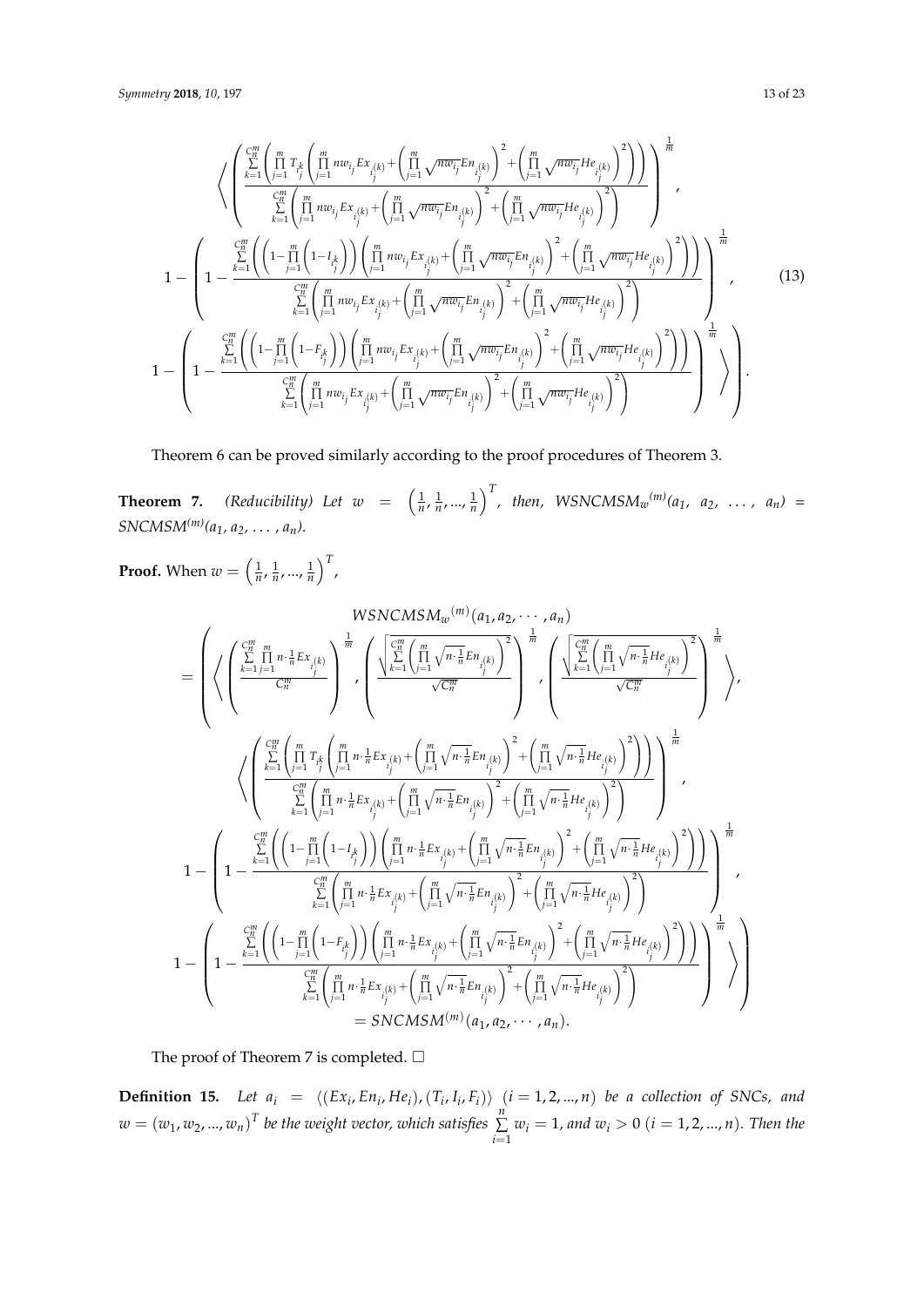*generalized weighted simplified neutrosophic clouds Maclaurin symmetric mean (GWSNCMSM) operator is defined as*

$$
GWSNCMSM^{(m,p_1,p_2,...,p_m)}(a_1,...,a_n)=\left(\frac{\oplus_{1\leq i_1<\cdots
$$

*where*  $m = 1, 2, ..., n$ .

1 −

The specific expression of the GWSNCMSM operator can be obtained in accordance with the operations provided in Definition 10.

**Theorem 8.** Let  $a_i = \langle (Ex_i, En_i, He_i), (T_i, I_i, F_i) \rangle$   $(i = 1, 2, ..., n)$  be a collection of SNCs, and  $m = 1, 2, ..., n$ . *Then, the aggregated value acquired by the GWSNCMSM operator can be expressed as*

GWSNCMSM<sup>(m,p\_1,p\_2,...,p\_m)</sup> 
$$
(a_1,..., a_n)
$$
 = 
$$
\left( \left\langle \left( \frac{\sum_{k=1}^{m} \prod_{j=1}^{m} \left( \frac{mv_{ij}E_{x_{ij,k}}}{C_n^m} \right)^{p_j}}{\sum_{j=1,...,p_m}^{m}} \right) \frac{\frac{1}{p_1 + ... + p_m}}{\sqrt{C_n^m}} \right\rangle
$$

$$
\left\langle \frac{\frac{\sum_{k=1}^{m} \left( \prod_{j=1}^{m} \left( \sqrt{mv_{ij}}E_{x_{ij,k}}\right)^{p_j}}{\sqrt{C_n^m}} \right)^{p_j}}{\sqrt{C_n^m}} \right\rangle^{p_j}}{\sqrt{C_n^m}} \right\rangle^{p_j}
$$

$$
\times \left\langle \frac{\frac{\sum_{k=1}^{m} \left( \prod_{j=1}^{m} \left( \sqrt{mv_{ij}}E_{x_{ij,k}}\right)^{p_j}}{\sum_{j=1}^{m} \left( \prod_{j=1}^{m} \left( \sqrt{mv_{ij}}E_{x_{ij,k}}\right)^{p_j}} \right)^{p_j}}{\sum_{k=1}^{m} \left( \prod_{j=1}^{m} \left( \sqrt{mv_{ij}}E_{x_{ij,k}}\right)^{p_j} \right)^{p_j}} \right\rangle^{p_j}
$$

$$
1 - \left( 1 - \frac{\sum_{k=1}^{m} \left( \prod_{j=1}^{m} \left( \prod_{j=1}^{m} \left( \prod_{j=1}^{m} \left( \sqrt{mv_{ij}}E_{x_{ij,k}}\right)^{p_j} \right)^{p_j} + \left( \prod_{j=1}^{m} \left( \sqrt{mv_{ij}}E_{x_{ij,k}}\right)^{p_j} \right)^{p_j}}{\sum_{j=1}^{m} \left( \prod_{j=1}^{m} \left( \sqrt{mv_{ij}}E_{x_{ij,k}}\right)^{p_j} \right)^{p_j}} \right)^{p_j}
$$

$$
1 - \left( 1 - \frac{\sum_{k=1}^{m} \left( \left( 1 - \prod_{j=1}^{m} \left( 1 - I_{k}^{k} \right)^{p_j} \right)^{p_j} \right) \prod_{j=1}^{m} \left( \prod_{j=1}^{m} \left( \sqrt{mv_{ij}}E_{x_{ij,k}}\right)^{p_j} \right)^
$$

Theorem 8 can be proved similarly according to the proof procedures of Theorem 3.

# <span id="page-13-0"></span>**5. MCDM Approach under Simplified Neutrosophic Linguistic Circumstance**

In this section, a MCDM approach is developed on the basis of the proposed simplified neutrosophic cloud aggregation operators to solve real-world problems. Consider a MCDM problem with simplified neutrosophic linguistic evaluation information, which can be converted to SNCs. Then, let  $A = \{a_1, a_2, ..., a_m\}$  be a discrete set of alternatives, and  $C = \{c_1, c_2, ..., c_n\}$  be the set of criteria. Suppose that the weight of the criteria is  $w = (w_1, w_2, ..., w_s)^T$ , where  $w_k \ge 0$ , and  $\sum$  $\sum_{k=1}^{\infty} w_k = 1.$ The original evaluation of alternative  $a_i$  under criterion  $c_j$  is expressed as SNLNs  $\gamma_{ij}=\langle s_{ij}$ ,  $(T_{ij}$ ,  $I_{ij}$ ,  $F_{ij})\rangle$  $(i = 1, 2, \ldots, m; j = 1, 2, \ldots, n)$ . The primary procedures of the developed method are presented in the following.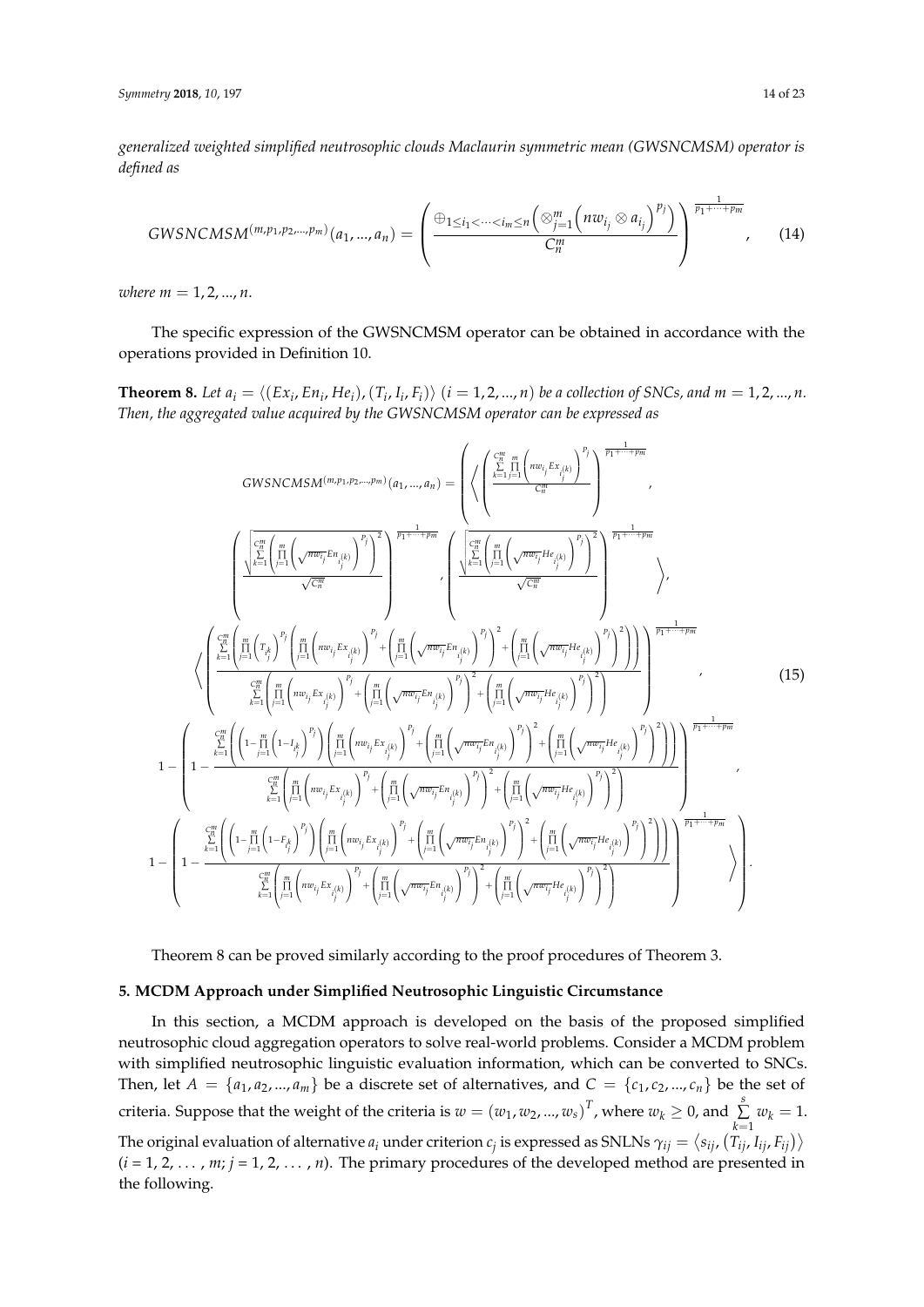Step 1: Normalize the evaluation information.

Usually, two kinds of criteria—benefit criteria and cost criteria—exist in MCDM problems. Then, in accordance with the transformation principle of SNLNs [\[42\]](#page-22-6), the normalization of original evaluation information can be shown as

$$
\widetilde{\gamma}_{ij} = \begin{cases}\n\langle s_{ij}, (T_{ij}, I_{ij}, F_{ij}) \rangle, & \text{for benefit criterion,} \\
\langle h_{(2t+1-sub(s_{ij}))}, (T_{ij}, I_{ij}, F_{ij}) \rangle, & \text{for cost criterion.}\n\end{cases}
$$
\n(16)

Step 2: Convert SNLNs to SNCs.

Based on the transformation method described in Section [2.4](#page-3-1) and Definition 9, we can convert SNLNs to SNCs. The SNC evaluation information can be obtained as  $a_{ij} = \langle (Ex_{ij}, En_{ij}, He_{ij}), (T_{ij}, I_{ij}, F_{ij}) \rangle$  (*i* = 1, 2, ..., *m*; *j* = 1, 2, ..., *n*).

Step 3: Acquire the comprehensive evaluation for each alternative.

The WSNCMSM operator or the GWSNCMSM operator can be employed to integrate the evaluation of  $a_{ij}(j = 1, 2, ..., n)$  under all criteria and acquire the comprehensive evaluation  $a_i = \langle (Ex_i, En_i, He_i), (T_i, I_i, F_i) \rangle$  for the alternative  $a_i$ .

Step 4: Compute the distance between the comprehensive evaluation of *a<sup>i</sup>* and the PIS/NIS.

First, in accordance with the obtained overall evaluation values, the positive ideal solution (PIS) *a* <sup>+</sup> and negative ideal solution (NIS) *a* <sup>−</sup> are determined as

$$
a^{+} = \langle (\max_{i}(Ex_{i}), \min_{i}(En_{i}), \min_{i}(He_{i})), (\max_{i}(T_{i}), \min_{i}(I_{i}), \min_{i}(F_{i}))) \rangle,
$$
  

$$
a^{-} = \langle (\min_{i}(Ex_{i}), \max_{i}(En_{i}), \max_{i}(He_{i})), (\min_{i}(T_{i}), \max_{i}(I_{i}), \max_{i}(F_{i}))) \rangle.
$$

Second, in accordance with the proposed distance of SNCs, the distance  $d(a_i, a^+)$  between  $a_i$  and  $a^+$ , and the distance  $d(a_i, a^-)$  between  $a_i$  and  $a^-$  can be calculated.

Step 5: Compute the relative closeness of each alternative.

In the following, the relative closeness of each alternative can be calculated as

$$
I_i = \frac{d(a_i, a^+)}{d(a_i, a^+) + d(a_i, a^-)}
$$
(17)

where  $d(a_i, a^+)$  and  $d(a_i, a^-)$  are obtained in Step 4.

Step 6: Rank all the alternatives.

In accordance with the relative closeness  $I_i$  of each alternative, we can rank all the alternatives. The smaller the value of  $I_i$ , the better the alternative  $a_i$  is.

# <span id="page-14-0"></span>**6. Illustrative Example**

This section provides a real-world problem of hotel selection (adapted from Wang et al. [\[49\]](#page-22-7)) to demonstrate the validity and feasibility of the developed approach.

#### *6.1. Problem Description*

Nowadays, consumers often book hotels online when traveling or on business trip. After they leave the hotel, they may evaluate the hotel and post the online reviews on the website. In this case, the online reviews are regard as the most important reference for the hotel selection decision of potential consumers. In order to enhance the accuracy of hotel recommendation in line with lots of online reviews, this study devotes to applying the proposed method to address hotel recommendation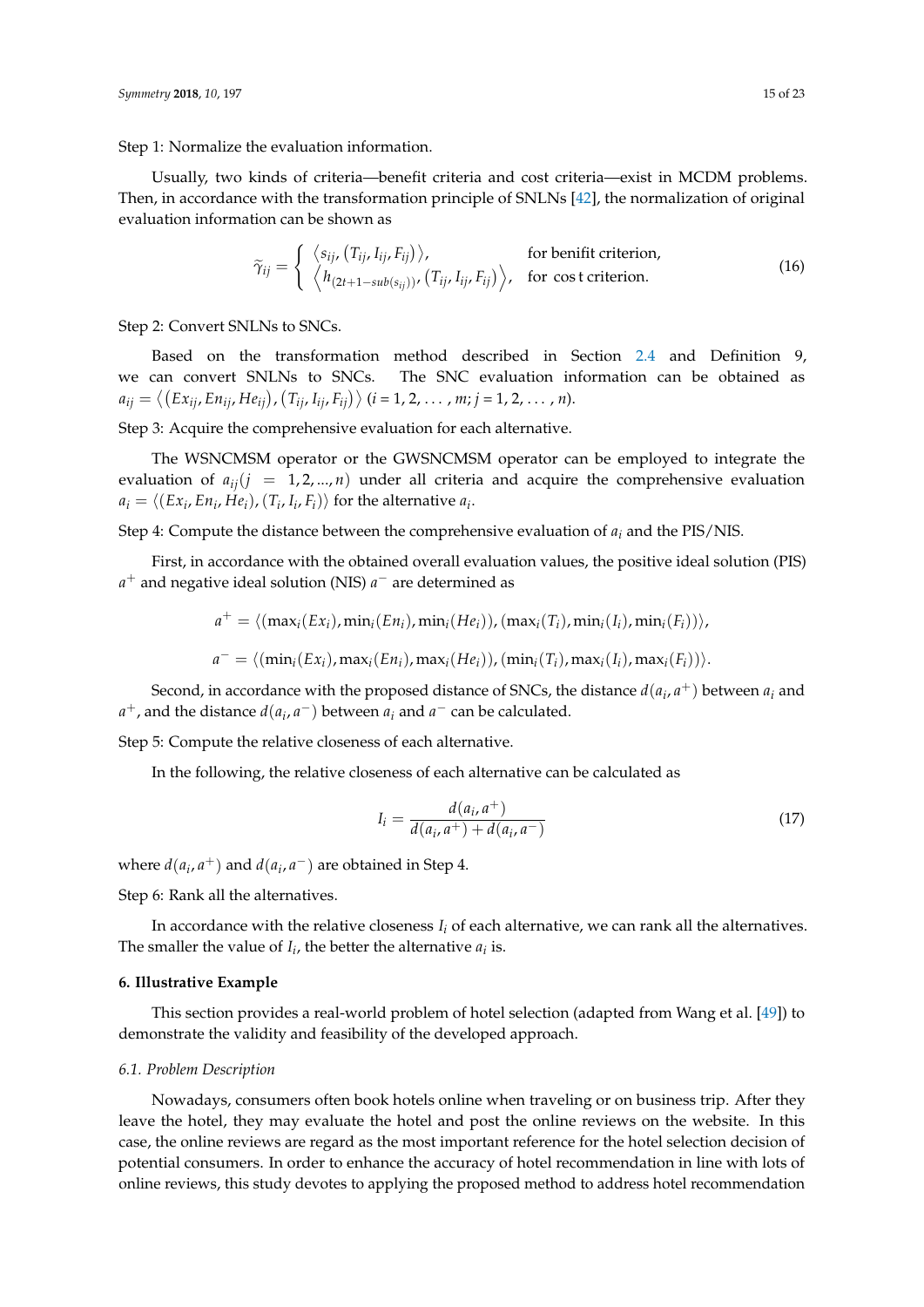problems effectively. In practical hotel recommendation problems, many hotels (e.g., 10 hotels) need to be recommended for consumers. In order to save space, we select five hotels from a tourism website for recommendation here. The developed approach can be similarly applied to address hotel recommendation problems with many hotels. The five hotels are represented as *a*1, *a*2, *a*3, *a*<sup>4</sup> and *a*5. The employed linguistic term set is described as follows:

 $S = \{s_1, s_2, s_3, s_4, s_5, s_6, s_7\} = \{extremely poor, very poor, favor, fair good, very good, extremely good\}$ 

In this paper, we focus on the four hotel evaluation criteria including, *c*1, location (such as near the downtown and is the traffic convenient or not);  $c_2$ , service (such as friendly staff and the breakfast); *c*3, sleep quality (such as the soundproof effect of the room); and *c*4, comfort degree (such as the softness of the bed and the shower). Wang et al. [\[49\]](#page-22-7) introduced a text conversion technique to transform online reviews to neutrosophic linguistic information. Motivated by this idea, the online reviews of five hotels under four criteria can be described as SNLNs, as shown in Table [1.](#page-15-0) For simplicity, the weight information of the four criteria is assumed to be  $w = (0.25, 0.22, 0.35, 0.18)^T$ .

**Table 1.** Evaluation values in SNLNs.

<span id="page-15-0"></span>

| $a_i$          | $c_{1}$                                | $c_2$                                  | $c_3$                                  | $c_4$                                  |
|----------------|----------------------------------------|----------------------------------------|----------------------------------------|----------------------------------------|
| $a_1$          | $\langle s_4, (0.6, 0.6, 0.1) \rangle$ | $\langle s_5, (0.6, 0.4, 0.3) \rangle$ | $\langle s_4, (0.8, 0.5, 0.1) \rangle$ | $\langle s_2, (0.8, 0.3, 0.1) \rangle$ |
| a <sub>2</sub> | $\langle s_2, (0.7, 0.5, 0.1) \rangle$ | $\langle s_4, (0.6, 0.4, 0.2) \rangle$ | $\langle s_3, (0.6, 0.2, 0.4) \rangle$ | $\langle s_4, (0.7, 0.4, 0.3) \rangle$ |
| $a_3$          | $\langle s_3, (0.5, 0.1, 0.2) \rangle$ | $\langle s_4, (0.6, 0.5, 0.3) \rangle$ | $\langle s_6, (0.7, 0.6, 0.1) \rangle$ | $\langle s_2, (0.5, 0.5, 0.2) \rangle$ |
| $a_4$          | $\langle s_2, (0.4, 0.5, 0.3) \rangle$ | $\langle s_3, (0.5, 0.3, 0.4) \rangle$ | $\langle s_4, (0.6, 0.8, 0.2) \rangle$ | $\langle s_5, (0.9, 0.3, 0.1) \rangle$ |
| $a_5$          | $\langle s_5, (0.6, 0.4, 0.4) \rangle$ | $\langle s_5, (0.8, 0.3, 0.1) \rangle$ | $\langle s_3, (0.7, 0.5, 0.1) \rangle$ | $\langle s_4, (0.6, 0.5, 0.2) \rangle$ |

#### *6.2. Illustration of the Developed Methods*

According to the steps of the developed method presented in Section [5,](#page-13-0) the optimal alternative from the five hotels can be determined.

6.2.1. Case 1—Approach based on the WSNCMSM Operator.

Let linguistic scale function be  $f_1(h_x)$ , and  $m = 2$  in Equation (13) in the subsequent calculation. Then, the hotel selection problem can be addressed according to the following procedures.

Step 1: Normalize the evaluation information.

Obviously, the four criteria are the benefit type in the hotel selection problem above. Thus, the evaluation information does not need to be normalized.

Step 2: Convert SNLNs to SNCs.

Utilize the transformation method presented in Section [2.4,](#page-3-1) we transform the linguistic term *s<sup>i</sup>* in SNLNs to the cloud model  $(Ex_i, En_i, He_i)$ . The obtained results are shown as follows:

> $s_1 \rightarrow (Ex_1, En_1, He_1) = (0.833, 1.25, 0.231),$  $s_2 \rightarrow (Ex_2, En_2, He_2) = (1.667, 1.11, 0.278)$  $s_3 \rightarrow (Ex_3, En_3, He_3) = (2.5, 0.833, 0.37)$  $s_4 \rightarrow (Ex_4, En_4, He_4) = (3.33, 0.556, 0.463)$  $s_5 \rightarrow (Ex_5, En_5, He_5) = (4.167, 0.278, 0.556)$  $s_6 \rightarrow (Ex_6, En_6, He_6) = (5, 0.741, 0.401),$  $s_7 \rightarrow (Ex_7, En_7, He_7) = (5.833, 0.972, 0.324).$

Then, according to Definition 9, SNLNs can be converted to SNCs, as presented in Table [2.](#page-16-0)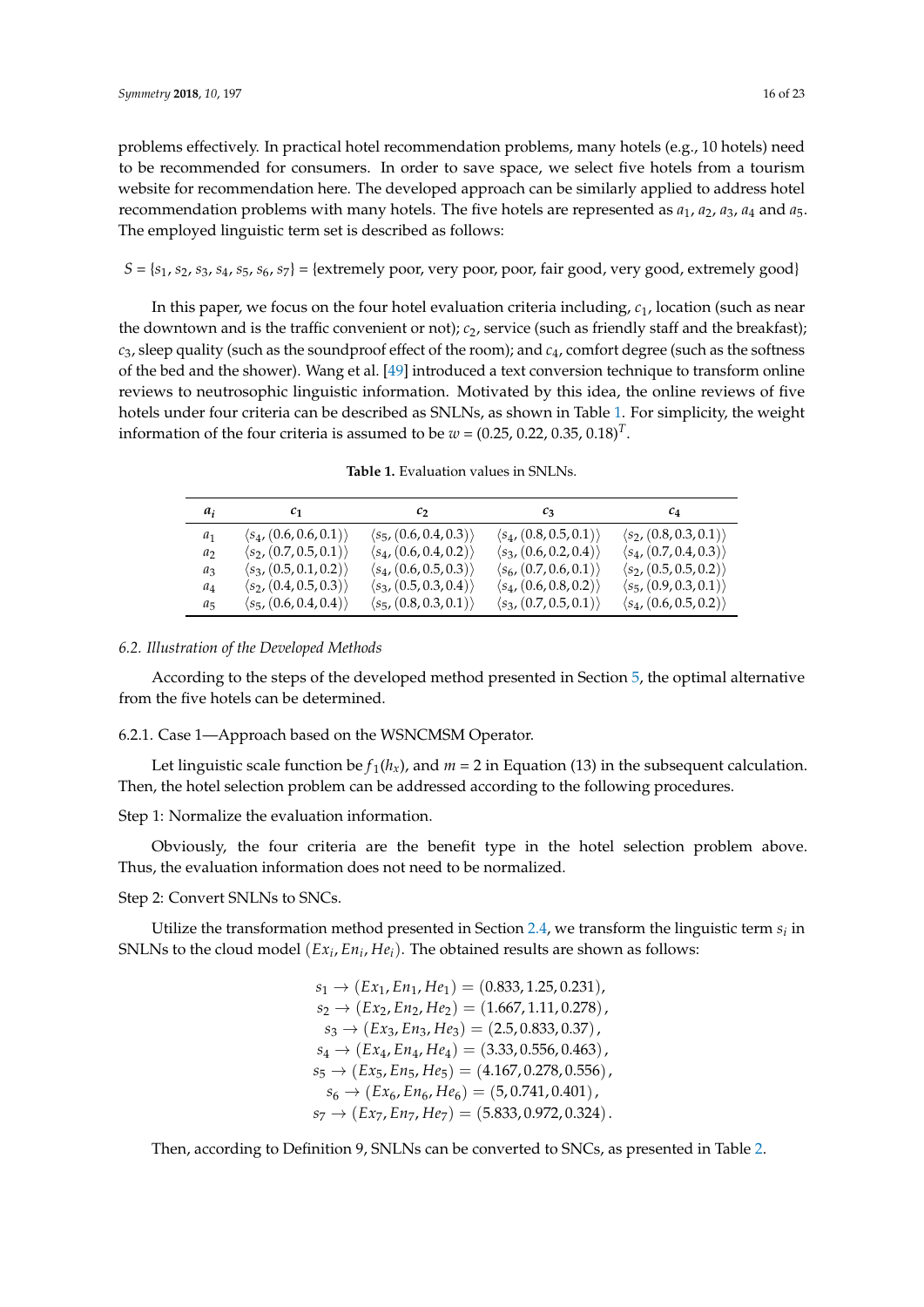<span id="page-16-0"></span>

| $a_i$ | C1                                               | $c_2$                                                                                                               | $^{12}$                                                 | $c_4$                                                    |
|-------|--------------------------------------------------|---------------------------------------------------------------------------------------------------------------------|---------------------------------------------------------|----------------------------------------------------------|
|       | $a_1$ $(3.33, 0.556, 0.463), (0.6, 0.6, 0.1))$   | $\langle (4.167, 0.278, 0.556), (0.6, 0.4, 0.3) \rangle$                                                            | $\langle (3.33, 0.556, 0.463), (0.8, 0.5, 0.1) \rangle$ | $\langle (1.667, 1.11, 0.278), (0.8, 0.3, 0.1) \rangle$  |
|       | $a_2$ $(1.667, 1.11, 0.278)$ , $(0.7, 0.5, 0.1)$ | $\langle (3.33, 0.556, 0.463), (0.6, 0.4, 0.2) \rangle$                                                             | $\langle (2.5, 0.833, 0.37), (0.6, 0.2, 0.4) \rangle$   | $\langle (3.33, 0.556, 0.463), (0.7, 0.4, 0.3) \rangle$  |
|       | $a_3$ $(2.5, 0.833, 0.37), (0.5, 0.1, 0.2))$     | $\langle (3.33, 0.556, 0.463), (0.6, 0.5, 0.3) \rangle$                                                             | $\langle (5, 0.741, 0.401), (0.7, 0.6, 0.1) \rangle$    | $\langle (1.667, 1.11, 0.278), (0.5, 0.5, 0.2) \rangle$  |
|       | $a_4$ $(1.667, 1.11, 0.278), (0.4, 0.5, 0.3)$    | $\langle (2.5, 0.833, 0.37), (0.5, 0.3, 0.4) \rangle$                                                               | $\langle (3.33, 0.556, 0.463), (0.6, 0.8, 0.2) \rangle$ | $\langle (4.167, 0.278, 0.556), (0.9, 0.3, 0.1) \rangle$ |
|       |                                                  | $a_5 \langle (4.167, 0.278, 0.556), (0.6, 0.4, 0.4) \rangle \langle (4.167, 0.278, 0.556), (0.8, 0.3, 0.1) \rangle$ | $\langle (2.5, 0.833, 0.37), (0.7, 0.5, 0.1) \rangle$   | $\langle (3.33, 0.556, 0.463), (0.6, 0.5, 0.2) \rangle$  |

**Table 2.** Evaluation information in SNCs.

Step 3: Acquire the comprehensive evaluation for each alternative.

The WSNCMSM operator is employed to integrate the evaluations of alternative *a<sup>i</sup>* under all the criteria. Then, the overall evaluation  $a_i^*$  for each alternative are obtained as

> $a_1^* = \langle (3.1311, 0.6228, 0.4509), (0.6866, 0.4765, 0.1589) \rangle$  $a_2^* = \langle (2.5946, 0.7909, 0.3881), (0.642, 0.3621, 0.2638) \rangle$  $a_3^* = \langle (3.1691, 0.801, 0.3835), (0.5986, 0.4584, 0.1895) \rangle$  $a_4^* = \langle (2.6569, 0.727, 0.4159), (0.6231, 0.5308, 0.2358) \rangle$  $a_5^* = \langle (3.4126, 0.5065, 0.4786), (0.6766, 0.4208, 0.2091) \rangle.$

Step 4: Compute the distance between the comprehensive evaluation of *a<sup>i</sup>* and the PIS/NIS.

First, the PIS  $a^+$  and the NIS  $a^-$  are determined as  $a^+ = \langle (3.4126, 0.5065, 0.3835),$  $(0.6866, 0.3621, 0.1586)$ , and  $a^- = \langle (2.5946, 0.801, 0.4786)$ ,  $(0.5986, 0.5308, 0.2638)$ , respectively. Then, based on Equation (5), the distance  $d(a_i^*, a^+)$ , and the distance  $d(a_i^*, a^-)$  are computed as

 $d(a_1^*, a^+) = 0.8324$ ,  $d(a_2^*, a^+) = 1.5966$ ,  $d(a_3^*, a^+) = 1.2447$ ,  $d(a_4^*, a^+) = 1.4864$ , and  $d(a_5^*, a^+) = 0.3361; d(a_1^*, a^-) = 1.0135, d(a_2^*, a^-) = 0.2137, d(a_3^*, a^-) = 0.6535,$  $d(a_4^*, a^-) = 0.3012$ , and  $d(a_5^*, a^-) = 1.5101$ .

Step 5: Calculate the relative closeness of each alternative.

By using Equation (17), the relative closeness of each alternative is computed as

 $I_1 = 0.4509$ ,  $I_2 = 0.882$ ,  $I_3 = 0.6557$ ,  $I_4 = 0.8315$ , and  $I_5 = 0.1821$ .

Step 6: Rank all the alternatives.

On the basis of the comparison rule, the smaller the value of  $I_i$ , the better the alternative  $a_i$  is. We can rank the alternatives as  $a_5 \succ a_1 \succ a_3 \succ a_4 \succ a_2$ . The best one is  $a_5$ .

When  $m = 3$  is used in Equation (13), the overall assessment value for each alternative  $a_i$  are derived as follows:

> $a_1^* = \langle (5.2615, 0.454, 0.2915), (0.5675, 0.6174, 0.229) \rangle$  $a_2^* = \langle (4.1045, 0.6629, 0.2384), (0.5177, 0.503, 0.3688) \rangle$  $a_3^* = \langle (5.1405, 0.6986, 0.2307), (0.4449, 0.5936, 0.2832) \rangle$  $a_4^* = \langle (4.0855, 0.5792, 0.2593), (0.468, 0.6791, 0.3475) \rangle$  $a_5^* = \langle (6.2421, 0.3334, 0.328), (0.5531, 0.5645, 0.2977) \rangle.$

And the positive ideal point is determined as *a*  $=$   $\langle (6.2421, 0.3334, 0.2307),$  $(0.5675, 0.503, 0.229)$ , the negative ideal point is determined as  $a^- = \langle (4.0855, 0.6986, 0.328) \rangle$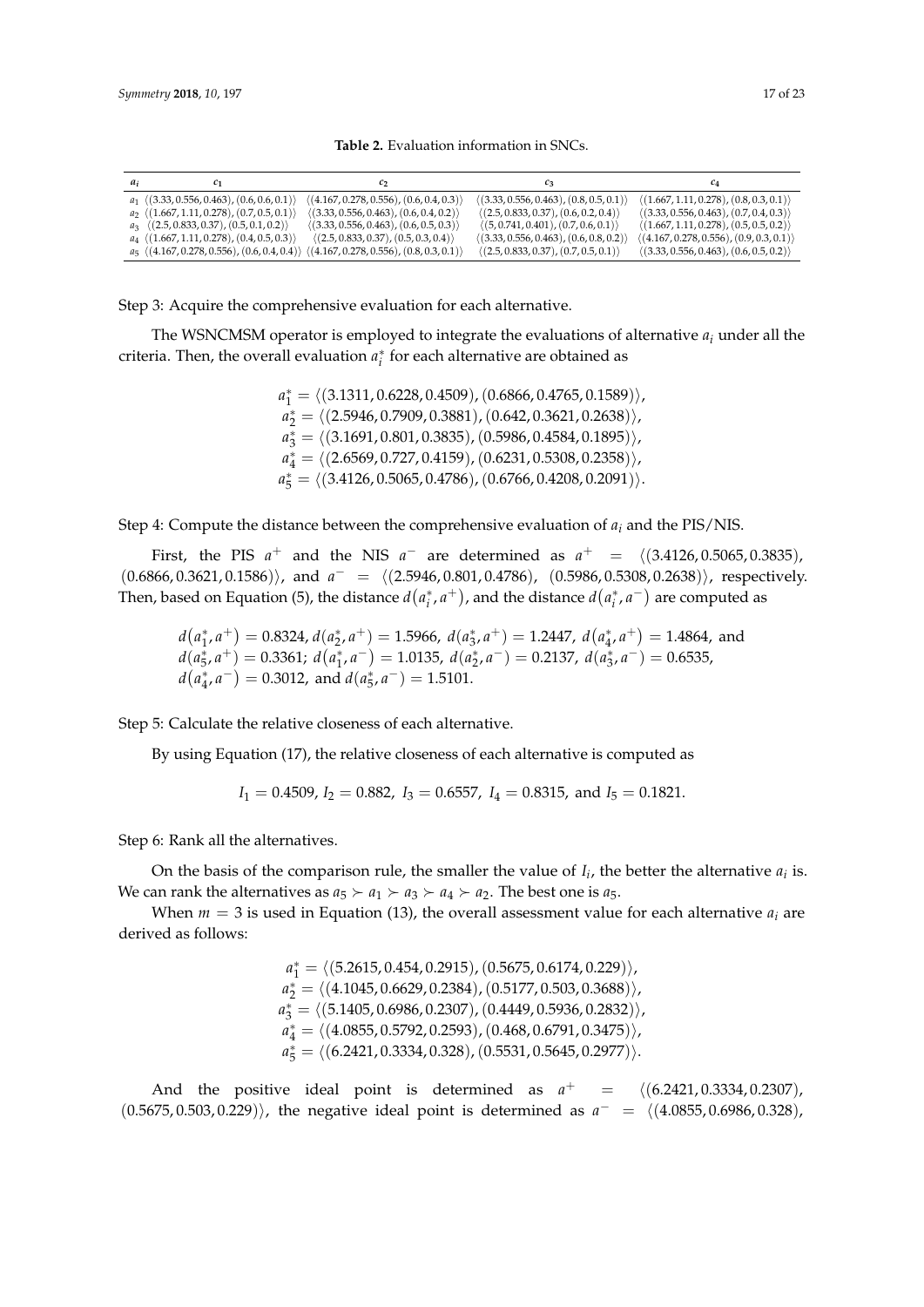$(0.4449, 0.6791, 0.3688)$ . Then, the results of the distance between  $a_i^*$  and  $a^+$ , and the distance between  $a_i^*$  and  $a^-$  are obtained as

$$
d(a_1^*, a^+) = 2.1919
$$
,  $d(a_2^*, a^+) = 4.064$ ,  $d(a_3^*, a^+) = 3.7056$ ,  $d(a_4^*, a^+) = 3.7812$ , and  $d(a_5^*, a^+) = 0.8571$ ;  $d(a_1^*, a^-) = 2.4095$ ,  $d(a_2^*, a^-) = 0.4656$ ,  $d(a_3^*, a^-) = 1.085$ ,  $d(a_4^*, a^-) = 0.6172$ , and  $d(a_5^*, a^-) = 3.8179$ .

Therefore, the relative closeness of each alternative is calculated as

$$
I_1 = 0.4764
$$
,  $I_2 = 0.8972$ ,  $I_3 = 0.7735$ ,  $I_4 = 0.8597$ , and  $I_5 = 0.1833$ 

According to the results of *I<sub>i</sub>*, we can rank the alternatives as  $a_5 \succ a_1 \succ a_3 \succ a_4 \succ a_2$ . The best one is  $a_5$ , which is the same as the obtained result in the situation  $m = 2$ .

6.2.2. Case 2—Approach Based on the GWSNCMSM Operator

Let the linguistic scale function be  $f_1(h_x)$ , and  $m = 2$ ,  $p_1 = 1$ ,  $p_2 = 2$  in Equation (15) in the subsequent calculation. Then, the hotel selection problem can be addressed according to the following procedures.

Step 1: Normalize the evaluation information.

Obviously, the four criteria are the benefit type in the hotel selection problem above. Thus, the evaluation information does not need to normalize.

Step 2: Convert SNLNs to SNCs.

The obtained SNCs are the same as those in Case 1.

Step 3: Acquire the comprehensive evaluation for each alternative.

The GWSNCMSM operator is employed to integrate the evaluations of alternative *a<sup>i</sup>* under all the criteria. Then, the overall evaluation  $a_i^*$  for each alternative are obtained as

> $a_1^* = \langle (3.2899, 0.7006, 0.4668), (0.7068, 0.4812, 0.1544) \rangle$  $a_2^* = \langle (2.693, 0.805, 0.3968), (0.6395, 0.3374, 0.29) \rangle$  $a_3^* = \langle (3.7063, 0.8318, 0.3958), (0.6366, 0.5081, 0.1637) \rangle$  $a_4^* = \langle (2.9311, 0.7165, 0.4401), (0.6654, 0.5197, 0.2125) \rangle$  $a_5^* = \langle (3.3078, 0.5638, 0.4675), (0.6871, 0.4227, 0.1846) \rangle$

Step 4: Compute the distance between the comprehensive evaluation of *a<sup>i</sup>* and the PIS/NIS.

First, the PIS  $a^+$  and the NIS  $a^-$  are determined as  $a^+ = \langle (3.7063, 0.5638, 0.3958), (0.7068, 0.3374, 0.1544) \rangle$ , and  $a^- = \langle (2.693, 0.8318, 0.4675), (0.6366, 0.5197, 0.29) \rangle$  respectively. Then, based on Equation (5), the distance  $d(a_i^*, a^+)$ , and the distance  $d(a_i^*, a^-)$  are computed as

 $d(a_1^*, a^+) = 1.0407$ ,  $d(a_2^*, a^+) = 1.6913$ ,  $d(a_3^*, a^+) = 1.0619$ ,  $d(a_4^*, a^+) = 1.371$ , and  $d(a_5^*, a^+) = 0.6054$ ;  $d(a_1^*, a^-) = 0.9235$ ,  $d(a_2^*, a^-) = 0.2183$ ,  $d(a_3^*, a^-) = 0.9925$ ,  $d(a_4^*, a^-) = 0.5323$ , and  $d(a_5^*, a^-) = 1.2871$ .

Step 5: Calculate the relative closeness of each alternative.

By using Equation (17), the relative closeness of each alternative is calculated as

*I*<sup>1</sup> = 0.5298, *I*<sup>2</sup> = 0.8857, *I*<sup>3</sup> = 0.5169, *I*<sup>4</sup> = 0.7203, and *I*<sup>4</sup> = 0.7203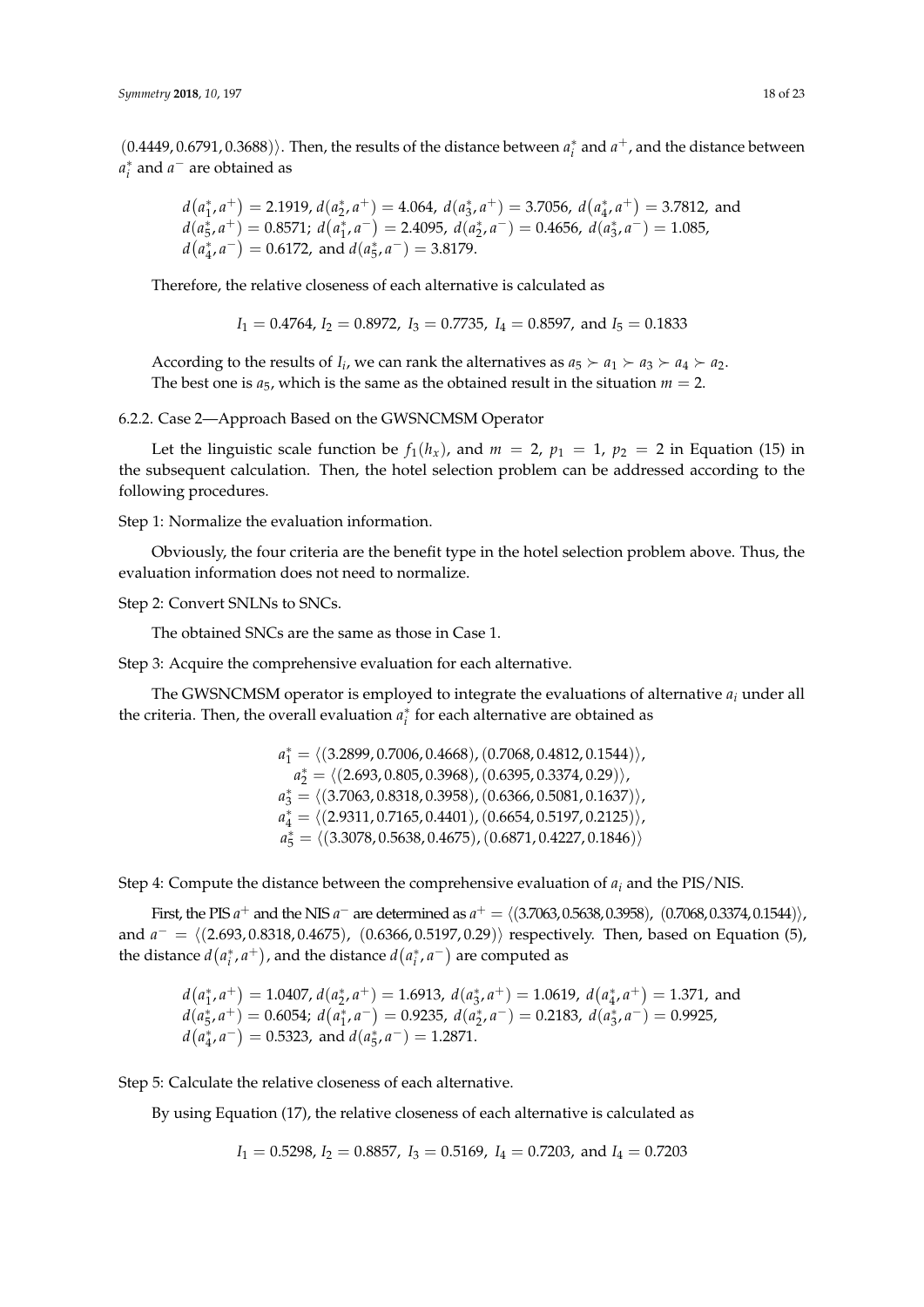Step 6: Rank all the alternatives.

On the basis of the comparison rule, the smaller the value of  $I_i$ , the better the alternative  $a_i$  is. We can rank the alternatives as  $a_5 \succ a_3 \succ a_1 \succ a_4 \succ a_2$ , the best one is  $a_5$ .

<span id="page-18-0"></span>Using the parameters  $m = 2$ ,  $p_1 = 1$ , and  $p_2 = 2$  in the aggregation operators, the ranking results acquired by the developed methods with the WSNCMSM operator and the GWSNCMSM operator are almost identical, and these rankings are described in Table [3.](#page-18-0) The basically identical ranking results indicate that the developed methods in this paper have a strong stability.

| <b>Proposed Operators</b> | m | $p_2$ | <b>Rankings</b>                               |
|---------------------------|---|-------|-----------------------------------------------|
| <b>WSNCMSM</b>            |   |       | $a_5 \succ a_1 \succ a_3 \succ a_4 \succ a_2$ |
| <b>WSNCMSM</b>            | 3 |       | $a_5 \succ a_1 \succ a_3 \succ a_4 \succ a_2$ |
| <b>GWSNCMSM</b>           |   |       | $a_5 \succ a_3 \succ a_1 \succ a_4 \succ a_2$ |

**Table 3.** Ranking results based on different operators.

#### *6.3. Comparative Analysis and Sensitivity Analysis*

This subsection implements a comparative study to verify the applicability and feasibility of the developed method. The developed method aims to improve the effectiveness of handling simplified neutrosophic linguistic information. Therefore, the proposed method can be demonstrated by comparing with the approaches in Wang et al. [\[21\]](#page-21-5) and Tian et al. [\[20\]](#page-21-4) that deal with SNLNs merely depend on the linguistic functions. The comparison between the developed method and two existed approaches is feasible because these three methods are based on the same information description tool and the aggregation operators developed in these methods have the same parameter characteristics. Two existing methods are employed to address the same hotel selection problem above, and the ranking results acquired by different approaches are described in Table [4.](#page-18-1)

**Table 4.** Ranking results obtained by different methods.

<span id="page-18-1"></span>

| <b>Methods</b>                                                | Rankings                                      |
|---------------------------------------------------------------|-----------------------------------------------|
| Wang et al.'s method $[21]$ ( <i>m</i> = 2)                   | $a_5 \succ a_1 \succ a_3 \succ a_2 \succ a_4$ |
| The proposed approach based on $WSNCMSM_w^{(m)}(m=2)$         | $a_5 \succ a_1 \succ a_3 \succ a_4 \succ a_2$ |
| Wang et al.'s method [21] ( $m = 2$ , $p_1 = 1$ , $p_2 = 1$ ) | $a_5 \succ a_3 \succ a_1 \succ a_2 \succ a_4$ |
| Tian et al.'s method [20] ( $m = 2$ , $p_1 = 1$ , $p_2 = 1$ ) | $a_5 \succ a_3 \succ a_1 \succ a_4 \succ a_2$ |
| The proposed approach based on                                | $a_5 \succ a_1 \succ a_3 \succ a_4 \succ a_2$ |
| $GWSNCMSM^{(m,p_1,p_2,,p_m)}$ $(m = 2, p_1 = 1, p_2 = 1)$     |                                               |

As described in Table [4,](#page-18-1) the rankings acquired by the developed approaches and that obtained by the existed approaches have obvious difference. However, the best alternative is always *a*5, which demonstrates that the developed approach is reliable and effective for handling decision-making problems under simplified neutrosophic linguistic circumstance. There are still differences between the approaches developed in this paper and the methods presented by Wang et al. [\[21\]](#page-21-5) and Tian et al. [\[20\]](#page-21-4), which is that the proposed approaches use the cloud model instead of linguistic function to deal with linguistic information. The advantages of the proposed approaches in handling practical problems are summarized as follows:

First, comparing with the existing methods with SNLNs, the proposed approaches uses the cloud model to process qualitative evaluation information involved in SNLNs. The existing methods handle linguistic information merely depending on the relevant linguistic functions, which may result in loss and distortion of the original information. However, the cloud model depicts the randomness and fuzziness of a qualitative concept with three numerical characteristics perfectly, and it is more suitable to handle linguistic information than the linguistic function because it can reflect the vagueness and randomness of linguistic variables simultaneously.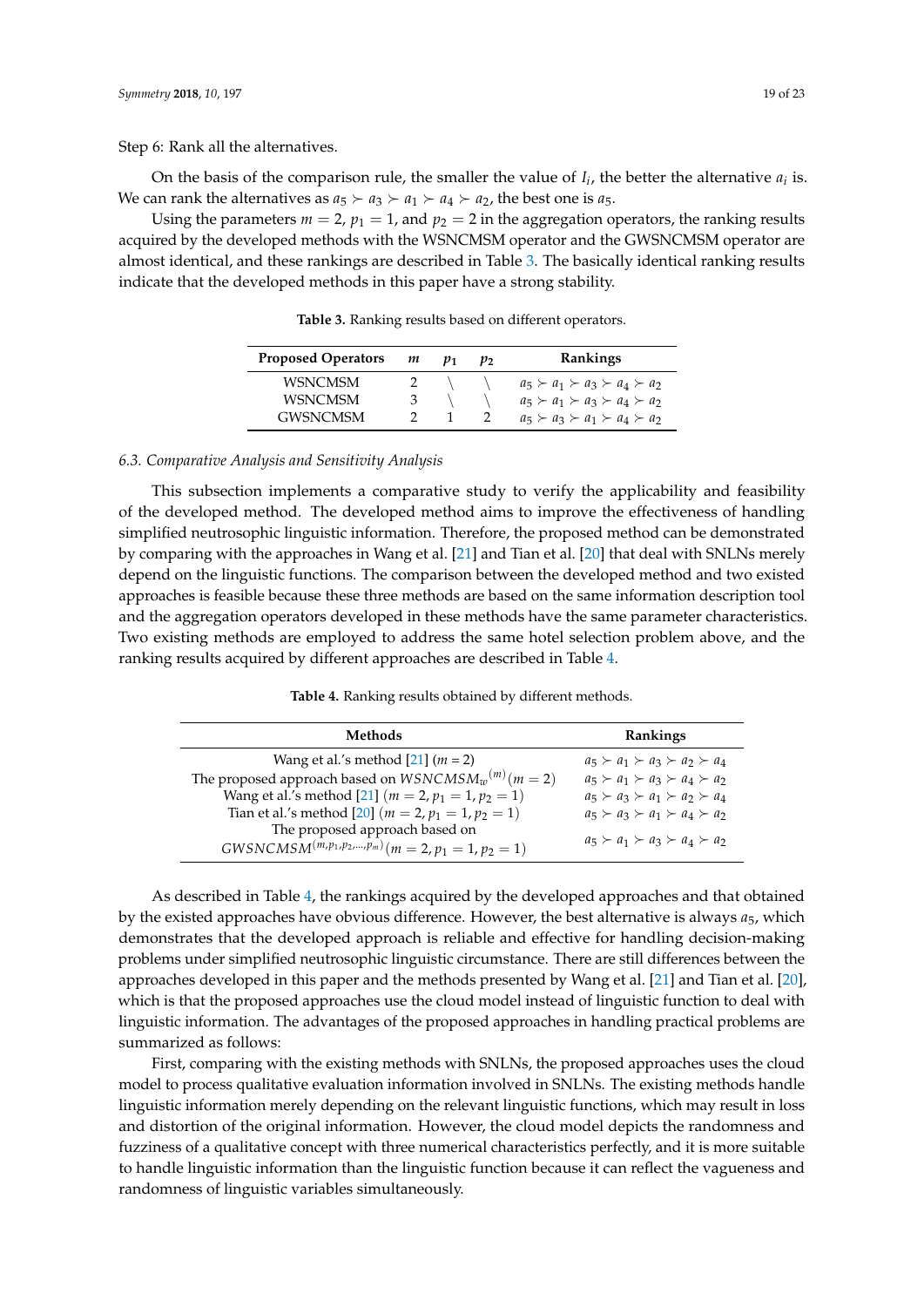Second, being compared with the simplified neutrosophic linguistic Bonferroni mean aggregation operator given in Tain et al. [\[20\]](#page-21-4), the simplified neutrosophic clouds Maclaurin symmetric mean operator provided in this paper take more generalized forms and contain more flexible parameters that facilitate selecting the appropriate alternative.

In addition, being compared with SNLNs, SNCs not only provide the truth, indeterminacy, and falsity degrees for the evaluation object, but also utilize the cloud model to characterize linguistic information effectively.

<span id="page-19-1"></span>The ranking results may vary with different values of parameters in the proposed aggregation operators. Thus, a sensitivity analysis will be implemented to analyze the influence of the parameter  $p_i$ on ranking results. The obtained results are presented in Table [5.](#page-19-1)

| $p_1$         | $p_{2}$ | <b>Rankings Based on GWSNCMSM</b>             |
|---------------|---------|-----------------------------------------------|
| 1             | 0       | $a_5 \succ a_1 \succ a_3 \succ a_2 \succ a_4$ |
| 0             | 1       | $a_4 \succ a_5 \succ a_3 \succ a_2 \succ a_1$ |
| 1             | 2       | $a_5 \succ a_3 \succ a_1 \succ a_4 \succ a_2$ |
| 1             | 3       | $a_3 \succ a_5 \succ a_1 \succ a_4 \succ a_2$ |
| 1             | 4       | $a_3 \succ a_5 \succ a_1 \succ a_4 \succ a_2$ |
| 1             | 5       | $a_3 \succ a_1 \succ a_5 \succ a_4 \succ a_2$ |
| 2             | 1       | $a_5 \succ a_1 \succ a_3 \succ a_4 \succ a_2$ |
| 3             | 1       | $a_5 \succ a_1 \succ a_3 \succ a_4 \succ a_2$ |
| 4             | 1       | $a_1 \succ a_5 \succ a_3 \succ a_4 \succ a_2$ |
| 5             | 1       | $a_1 \succ a_3 \succ a_5 \succ a_4 \succ a_2$ |
| 0.5           | 0.5     | $a_5 \succ a_1 \succ a_3 \succ a_4 \succ a_2$ |
| 1             | 1       | $a_5 \succ a_1 \succ a_3 \succ a_4 \succ a_2$ |
| $\mathcal{L}$ | 2       | $a_5 \succ a_1 \succ a_3 \succ a_4 \succ a_2$ |
| 3             | 3       | $a_5 \succ a_1 \succ a_3 \succ a_4 \succ a_2$ |
| 4             | 4       | $a_5 \succ a_1 \succ a_3 \succ a_4 \succ a_2$ |
| 5             | 5       | $a_5 \succ a_1 \succ a_3 \succ a_4 \succ a_2$ |

**Table 5.** Ranking results with different  $p_i$  under  $m = 2$ .

The data in Table [5](#page-19-1) indicates that the best alternative is  $a_5$  or  $a_1$ , and the worst one is  $a_2$  when using the GWSNCMSM operator with different  $p_j$  under  $m = 2$  to fuse evaluation information. When  $p_1 = 0$ , we can find the ranking result has obvious differences with other results. Therefore,  $p_1 = 0$  is not used in practice. The data in Table [5](#page-19-1) also suggests that the ranking vary obviously when the value of  $p_1$  far exceeds the value of  $p_2$ . Thus, it can be concluded that the values of  $p_1$  and  $p_2$  should be selected as equally as possible in practical application. The difference of ranking results in Table [5](#page-19-1) reveals that the values of  $p_1$  and  $p_2$  have great impact on the ranking results. As a result, selecting the appropriate parameters is a significant action when handling MCDM problems. In general, the values can be set as  $p_1 = p_2 = 1$  or  $p_1 = p_2 = 2$ , which is not only simple and convenient but it also allows the interrelationship of criteria. It can be said that  $p_1$  and  $p_2$  are correlative with the thinking mode of the decision-maker; the bigger the values of  $p_1$  and  $p_2$ , the more optimistic the decision-maker is; the smaller the values of  $p_1$  and  $p_2$ , the more pessimistic the decision-maker is. Therefore, decision-makers can flexibly select the values of parameters based on the certain situations and their preferences and identify the most precise result.

# <span id="page-19-0"></span>**7. Conclusions**

SNLNs take linguistic terms into account on the basis of NSs, and they make the data description more complete and consistent with practical decision information than NSs. However, the cloud model, as an effective way to deal with linguistic information, has never been considered in combination with SNLNs. Motivated by the cloud model, we put forward a novel concept of SNCs based on SNLNs. Furthermore, the operation rules and distance of SNCs were defined. In addition, considering distinct importance of input variables, the WSNCMSM and GWSNCMSM operators were proposed and their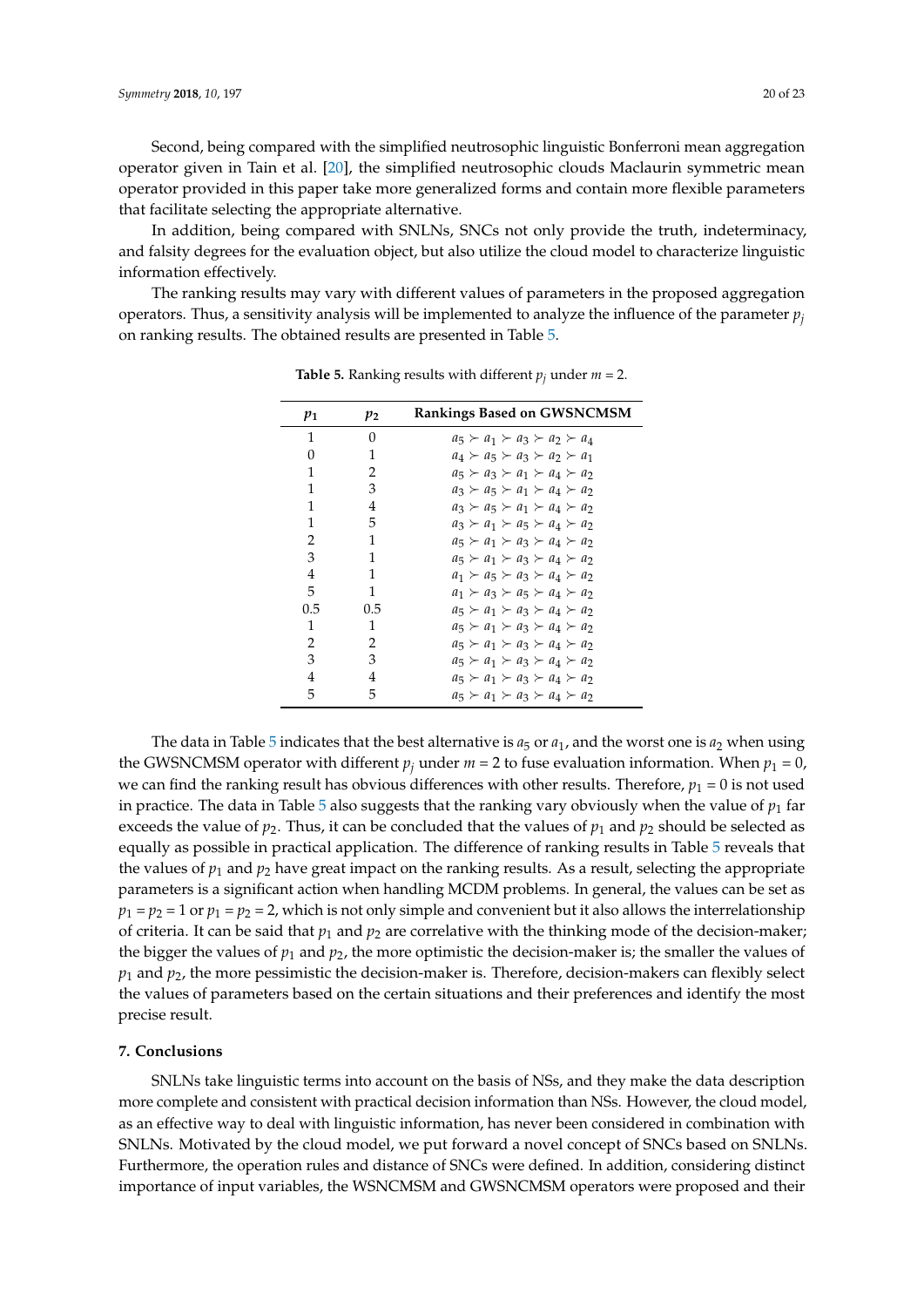properties and special cases were discussed. Finally, the developed approach was successfully applied to handle a practical hotel selection problem, and the validity of this approach was demonstrated.

The primary contributions of this paper can be summarized as follows. First, to process linguistic evaluation information involved in SNLNs, the cloud model is introduced and used. In this way, a new concept of SNCs is presented, and the operations and distance of SNCs are proposed. Being compared with other existing studies on SNLNs, the proposed method is more effective because the cloud model can comprehensively reflect the uncertainty of qualitative evaluation information. Second, based on the related studies, the MSM operator is extended to simplified neutrosophic cloud circumstances, and a series of SNCMSM aggregation operators are proposed. Third, a MCDM method is developed in light of the proposed aggregation operators, and its effectiveness and stability are demonstrated using the illustrative example, comparative analysis, and sensitivity analysis.

In some situations, asymmetrical and non-uniform linguistic information exists in practical problems. For example, customers pay more attention to negative comments when selecting hotels. In future study, we are going to introduce the unbalanced linguistic term sets to depict online linguistic comments and propose the hotel recommendation method.

**Author Contributions:** J.-Q.W., C.-Q.T., X.Z., H.-Y.Z., and T.-L.W. conceived and worked together to achieve this work; C.-Q.T. and X.Z. wrote the paper.

**Conflicts of Interest:** The authors declare no conflict of interest.

#### **References**

- <span id="page-20-0"></span>1. Smarandache, F. *Neutrosophy: Neutrosophic Probability, Set and Logic*; American Research Press: Rehoboth, DE, USA, 1998; pp. 1–105.
- <span id="page-20-1"></span>2. Wang, H.; Smarandache, F.; Zhang, Y.; Sunderraman, R. Single valued neutrosophic sets. *Multisp. Multistruct.* **2010**, *4*, 410–413.
- <span id="page-20-2"></span>3. Ye, J. Projection and bidirectional projection measures of single-valued neutrosophic sets and their decision-making method for mechanical design schemes. *J. Exp. Theor. Artif. Intell.* **2017**, *29*, 731–740. [\[CrossRef\]](http://dx.doi.org/10.1080/0952813X.2016.1259263)
- <span id="page-20-3"></span>4. Ji, P.; Wang, J.; Zhang, H. Frank prioritized Bonferroni mean operator with single-valued neutrosophic sets and its application in selecting third-party logistics providers. *Neural Comput. Appl.* **2016**. [\[CrossRef\]](http://dx.doi.org/10.1007/s00521-016-2660-6)
- <span id="page-20-4"></span>5. Wang, F.H.; Smarandache, Y.; Zhang, Q.; Sunderraman, R. Interval neutrosophic sets and logic: Theory and applications in computing. *Comput. Sci.* **2005**, *65*, 86–87.
- <span id="page-20-5"></span>6. Ye, J. Trapezoidal neutrosophic set and its application to multiple attribute decision-making. *Neural Comput. Appl.* **2015**, *26*, 1157–1166. [\[CrossRef\]](http://dx.doi.org/10.1007/s00521-014-1787-6)
- <span id="page-20-6"></span>7. Liang, R.X.; Wang, J.Q.; Zhang, H.Y. A multi-criteria decision-making method based on single-valued trapezoidal neutrosophic preference relations with complete weight information. *Neural Comput. Appl.* **2017**. [\[CrossRef\]](http://dx.doi.org/10.1007/s00521-017-2925-8)
- <span id="page-20-7"></span>8. Peng, H.G.; Zhang, H.; Wang, J.Q. Probability multi-valued neutrosophic sets and its application in multi-criteria group decision-making problems. *Neural Comput. Appl.* **2016**. [\[CrossRef\]](http://dx.doi.org/10.1007/s00521-016-2702-0)
- <span id="page-20-8"></span>9. Wu, X.H.; Wang, J.Q.; Peng, J.J.; Qian, J. A novel group decision-making method with probability hesitant interval neutrosophic set and its application in middle level manager's selection. *Int. J. Uncertain. Quantif.* **2018**. [\[CrossRef\]](http://dx.doi.org/10.1615/Int.J.UncertaintyQuantification.2018020671)
- <span id="page-20-9"></span>10. Zhang, H.Y.; Ji, P.; Wang, J.Q.; Chen, X.H. A neutrosophic normal cloud and its application in decision-making. *Cogn. Comput.* **2016**, *8*, 649–669. [\[CrossRef\]](http://dx.doi.org/10.1007/s12559-016-9394-8)
- <span id="page-20-10"></span>11. Zhang, C.B.; Zhang, H.Y.; Wang, J.Q. Personalized restaurant recommendation combining group correlations and customer preferences. *Inf. Sci.* **2018**, *454–455*, 128–143. [\[CrossRef\]](http://dx.doi.org/10.1016/j.ins.2018.04.061)
- <span id="page-20-11"></span>12. Ye, J. Hesitant interval neutrosophic linguistic set and its application in multiple attribute decision making. *Int. J. Mach. Learn. Cybern.* **2017**. [\[CrossRef\]](http://dx.doi.org/10.1007/s13042-017-0747-8)
- <span id="page-20-12"></span>13. Tan, R.; Zhang, W.; Chen, S. Some generalized single valued neutrosophic linguistic operators and their application to multiple attribute group decision making. *J. Syst. Sci. Inf.* **2017**, *5*, 148–162. [\[CrossRef\]](http://dx.doi.org/10.21078/JSSI-2017-148-15)
- <span id="page-20-13"></span>14. Peng, H.G.; Wang, J.Q. Improved outranking decision-making method with Z-number cognitive information. *Cogn. Comput.* **2018**. [\[CrossRef\]](http://dx.doi.org/10.1007/s12559-018-9556-y)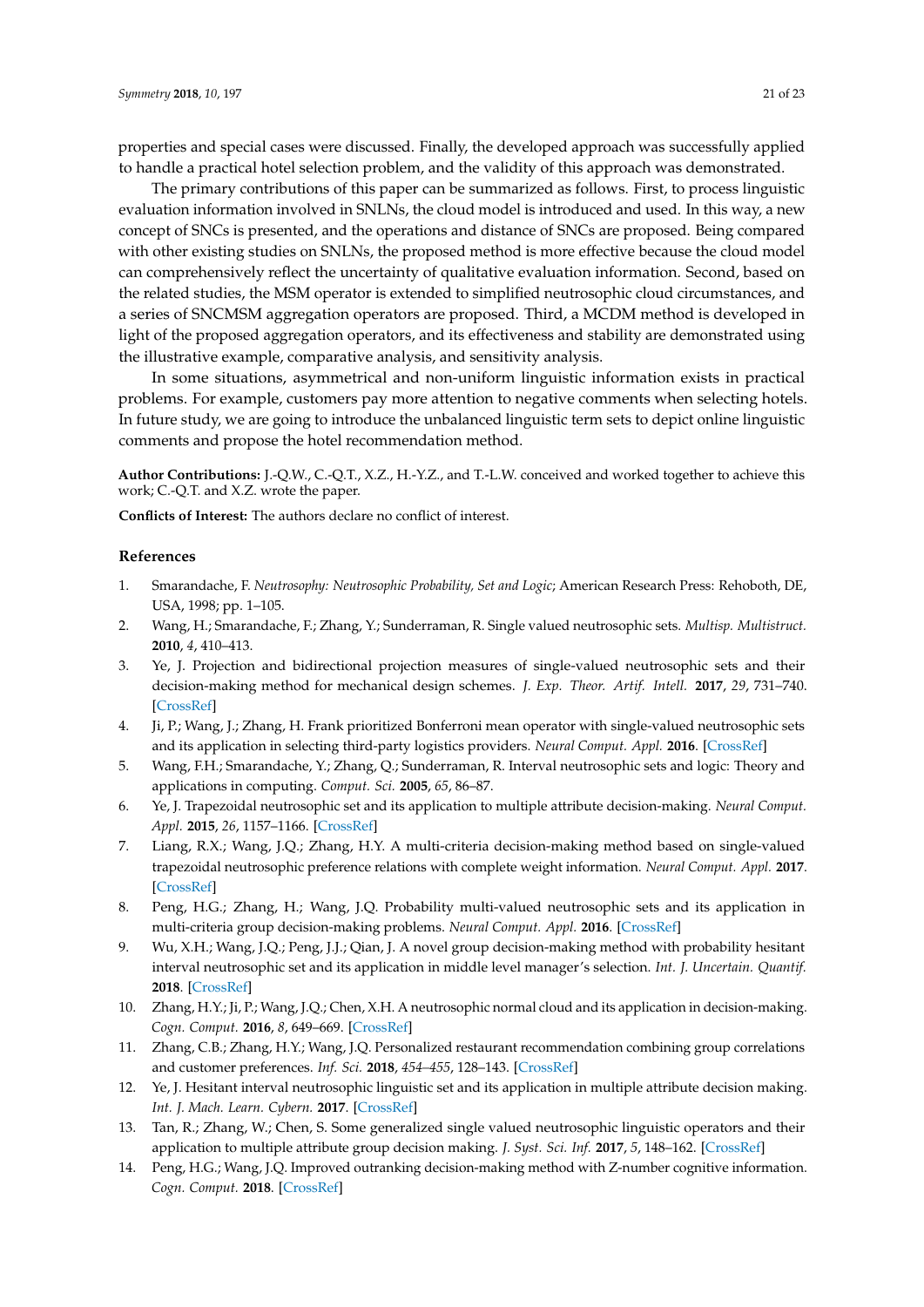- 15. Yu, S.M.; Wang, J.; Wang, J.Q.; Li, L. A multi-criteria decision-making model for hotel selection with linguistic distribution assessments. *Appl. Soft Comput.* **2018**, *67*, 739–753. [\[CrossRef\]](http://dx.doi.org/10.1016/j.asoc.2017.08.009)
- <span id="page-21-0"></span>16. Peng, H.G.; Wang, J.Q.; Cheng, P. A linguistic intuitionistic multi-criteria decision-making method based on the Frank Heronian mean operator and its application in evaluating coal mine safety. *Int. J. Mach. Learn. Cybern.* **2018**, *9*, 1053–1068. [\[CrossRef\]](http://dx.doi.org/10.1007/s13042-016-0630-z)
- <span id="page-21-1"></span>17. Ye, J. Some aggregation operators of interval neutrosophic linguistic numbers for multiple attribute decision making. *J. Intell. Fuzzy Syst.* **2014**, *27*, 2231–2241.
- <span id="page-21-2"></span>18. Broumi, S.; Ye, J.; Smarandache, F. An extended TOPSIS method for multiple attribute decision making based on interval neutrosophic uncertain linguistic variables. *Neutrosophic Sets Syst.* **2015**, *8*, 22–31.
- <span id="page-21-3"></span>19. Liu, P.; Khan, Q.; Ye, J. Group decision-making method under hesitant interval neutrosophic uncertain linguistic environment. *Int. J. Fuzzy Syst.* **2018**. [\[CrossRef\]](http://dx.doi.org/10.1007/s40815-017-0445-4)
- <span id="page-21-4"></span>20. Tian, Z.P.; Wang, J.; Wang, J.Q.; Zhang, H.Y. An improved multimoora approach for multi-criteria decision-making based on interdependent inputs of simplified neutrosophic linguistic information. *Neural Comput. Appl.* **2017**, *28*, 585–597. [\[CrossRef\]](http://dx.doi.org/10.1007/s00521-016-2378-5)
- <span id="page-21-5"></span>21. Wang, J.Q.; Yang, Y.; Li, L. Multi-criteria decision-making method based on single valued neutrosophic linguistic Maclaurin symmetric mean operators. *Neural Comput. Appl.* **2016**. [\[CrossRef\]](http://dx.doi.org/10.1007/s00521-016-2747-0)
- <span id="page-21-6"></span>22. Li, D.Y.; Liu, C.Y.; Gan, W.Y. A new cognitive model: Cloud model. *Int. J. Intell. Syst.* **2009**, *24*, 357–375. [\[CrossRef\]](http://dx.doi.org/10.1002/int.20340)
- <span id="page-21-7"></span>23. Wang, D.; Liu, D.; Ding, H. A cloud model-based approach for water quality assessment. *Environ. Res.* **2016**, *148*, 24–35. [\[CrossRef\]](http://dx.doi.org/10.1016/j.envres.2016.03.005) [\[PubMed\]](http://www.ncbi.nlm.nih.gov/pubmed/26995351)
- 24. Li, L.; Fan, F.; Ma, L. Energy utilization evaluation of carbon performance in public projects by FAHP and cloud model. *Sustainability* **2016**, *8*, 630. [\[CrossRef\]](http://dx.doi.org/10.3390/su8070630)
- <span id="page-21-8"></span>25. Yan, F.; Xu, K.; Cui, Z. An improved layer of protection analysis based on a cloud model: Methodology and case study. *J. Loss Prev. Process Ind.* **2017**, *48*, 41–47. [\[CrossRef\]](http://dx.doi.org/10.1016/j.jlp.2017.04.006)
- <span id="page-21-9"></span>26. Peng, H.G.; Zhang, H.Y.; Wang, J.Q. Cloud decision support model for selecting hotels on TripAdvisor.com with probabilistic linguistic information. *Int. J. Hosp. Manag.* **2018**, *68*, 124–138. [\[CrossRef\]](http://dx.doi.org/10.1016/j.ijhm.2017.10.001)
- <span id="page-21-10"></span>27. Wang, M.X.; Wang, J.Q. An evolving Takagi-Sugeno model based on aggregated trapezium clouds for anomaly detection in large datasets. *J. Intell. Fuzzy Syst.* **2017**, *32*, 2295–2308. [\[CrossRef\]](http://dx.doi.org/10.3233/JIFS-16254)
- <span id="page-21-11"></span>28. Wang, M.X.; Wang, J.Q. New online recommendation approach based on unbalanced linguistic label with integrated cloud. *Kybernetes* **2018**. [\[CrossRef\]](http://dx.doi.org/10.1108/K-06-2017-0211)
- <span id="page-21-12"></span>29. Chang, T.C.; Wang, H. A multi criteria group decision-making model for teacher evaluation in higher education based on cloud model and decision tree. *Eurasia J. Math. Sci. Technol. Educ.* **2016**, *12*, 1243–1262.
- 30. Wu, Y.; Xu, C.; Ke, Y. Multi-criteria decision-making on assessment of proposed tidal barrage schemes in terms of environmental impacts. *Mar. Pollut. Bull.* **2017**, *125*, 271–281. [\[CrossRef\]](http://dx.doi.org/10.1016/j.marpolbul.2017.08.030) [\[PubMed\]](http://www.ncbi.nlm.nih.gov/pubmed/28844777)
- <span id="page-21-13"></span>31. Ren, L.; He, L.; Chen, Y. A cloud model based multi-attribute decision making approach for selection and evaluation of groundwater management schemes. *J. Hydrol.* **2017**, *555*, 881–893.
- <span id="page-21-14"></span>32. Peng, H.G.; Wang, J.Q. Cloud decision model for selecting sustainable energy crop based on linguistic intuitionistic information. *Int. J. Syst. Sci.* **2017**, *48*, 3316–3333. [\[CrossRef\]](http://dx.doi.org/10.1080/00207721.2017.1367433)
- <span id="page-21-15"></span>33. Peng, H.G.; Wang, J.Q. A multi-criteria group decision-making method based on the normal cloud model with Zadeh's Z-numbers. *IEEE Trans. Fuzzy Syst.* **2018**. [\[CrossRef\]](http://dx.doi.org/10.1109/TFUZZ.2018.2816909)
- <span id="page-21-16"></span>34. Liang, D.; Zhang, Y.; Xu, Z. Pythagorean fuzzy Bonferroni mean aggregation operator and its accelerative calculating algorithm with the multithreading. *Int. J. Intell. Syst.* **2018**, *33*, 615–633. [\[CrossRef\]](http://dx.doi.org/10.1002/int.21960)
- 35. Jiang, W.; Wei, B. Intuitionistic fuzzy evidential power aggregation operator and its application in multiple criteria decision-making. *Int. J. Syst. Sci.* **2018**, *49*, 582–594. [\[CrossRef\]](http://dx.doi.org/10.1080/00207721.2017.1411989)
- 36. Chen, S.M.; Kuo, L.W. Autocratic decision making using group recommendations based on interval type-2 fuzzy sets, enhanced Karnik–Mendel algorithms, and the ordered weighted aggregation operator. *Inf. Sci.* **2017**, *412*, 174–193. [\[CrossRef\]](http://dx.doi.org/10.1016/j.ins.2017.05.030)
- <span id="page-21-17"></span>37. Lin, J.; Zhang, Q. Note on continuous interval-valued intuitionistic fuzzy aggregation operator. *Appl. Math. Model.* **2017**, *43*, 670–677. [\[CrossRef\]](http://dx.doi.org/10.1016/j.apm.2016.09.003)
- <span id="page-21-18"></span>38. Maclaurin, C. A second letter to Martin Folkes, Esq.: Concerning the roots of equations, with the demonstration of other rules of algebra. *Philos. Trans. R. Soc. Lond. Ser. A* **1729**, *36*, 59–96.
- <span id="page-21-19"></span>39. Qin, J.; Liu, X.; Pedrycz, W. Hesitant Fuzzy Maclaurin Symmetric Mean Operators and Its Application to Multiple-Attribute Decision Making. *Int. J. Fuzzy Syst.* **2015**, *17*, 509–520. [\[CrossRef\]](http://dx.doi.org/10.1007/s40815-015-0049-9)